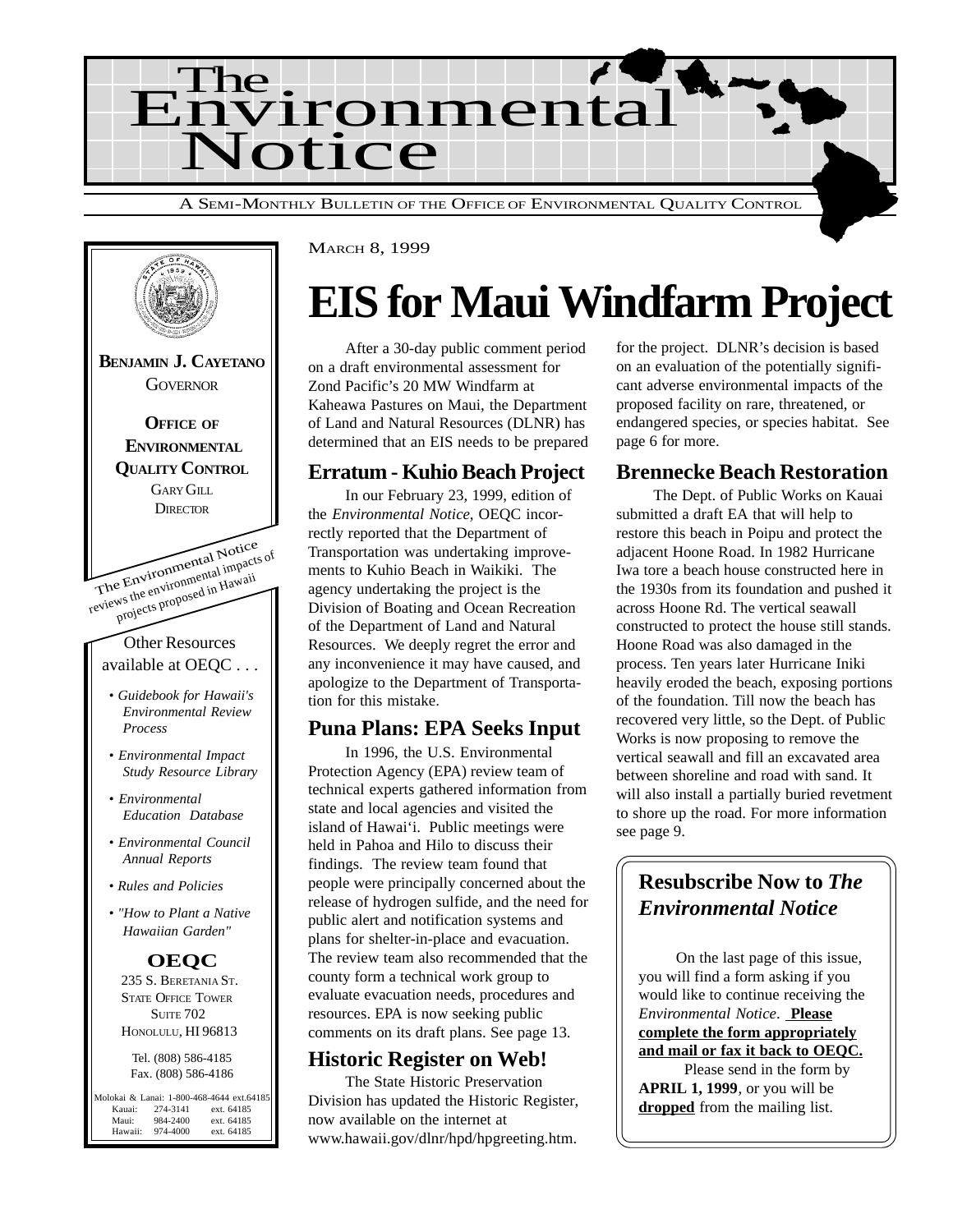# Table of Contents

#### MARCH 8, 1999

#### **1** Oahu Notices

| <b>National Environmental Policy Act (NEPA)</b>                                                                                                              |
|--------------------------------------------------------------------------------------------------------------------------------------------------------------|
| <b>Previously Published Projects Pending Public Comments</b><br>Environmental Impact Statement Preparation Notices 3                                         |
| • Maui Notices                                                                                                                                               |
| <b>Draft Environmental Assessments</b>                                                                                                                       |
| <b>Final Environmental Assessments (FONSI)</b><br>(2) Hana Waterline Replacement Project, Phase II  4<br>(4) North Waihee Watershed Management Subdivision 5 |
| <b>Environmental Impact Statement Preparation Notices</b>                                                                                                    |
| <b>Previously Published Projects</b>                                                                                                                         |

#### Draft Environmental Assessments ......................................................7

### 6 **Hawaii Notices**

#### **Draft Environmental Assessments**

(1) Hina Lani Transmission Line and Reservoir Modifications .............7

#### **Final Environmental Assessments/**

**Findings of No Significant Impacts (FONSI)**

(2) Kanarek Estate Alterations to Streams at Honomu & Kohua ..........8

#### 7 **Kauai Notices**

#### **Draft Environmental Assessments**

|--|--|

#### s **Shoreline Notices**

|--|--|

### P **National Environmental Policy Act**

Transfer and Reuse of Wake Island (Draft EA and FONSI) .............. 10

#### ^ **Coastal Zone News**

| (1) Removal of Concrete Pier at Sans Souci Beach, Waikiki, Oahu  11 |
|---------------------------------------------------------------------|
| (2) Manana Development Spine Road, Pearl City, Oahu  11             |
|                                                                     |
|                                                                     |

### V **Pollution Control Permits**

### ' **Environmental Council Notices**

### **K** Federal Notices

| Native Remains from 'Ewa, O'ahu and Waimea, Kaua'i  13 |  |
|--------------------------------------------------------|--|
|                                                        |  |
|                                                        |  |

### - **Letters of Notice**

#### c **Announcements**

*OEQC intends to make the information in this bulletin accessible to everyone. Individuals that require this material in a different format (such as large type or braille), should contact our office for assistance.*

| The Environmental Notice | <b>Office of Environmental Quality Control</b> | Page 2 |
|--------------------------|------------------------------------------------|--------|
|--------------------------|------------------------------------------------|--------|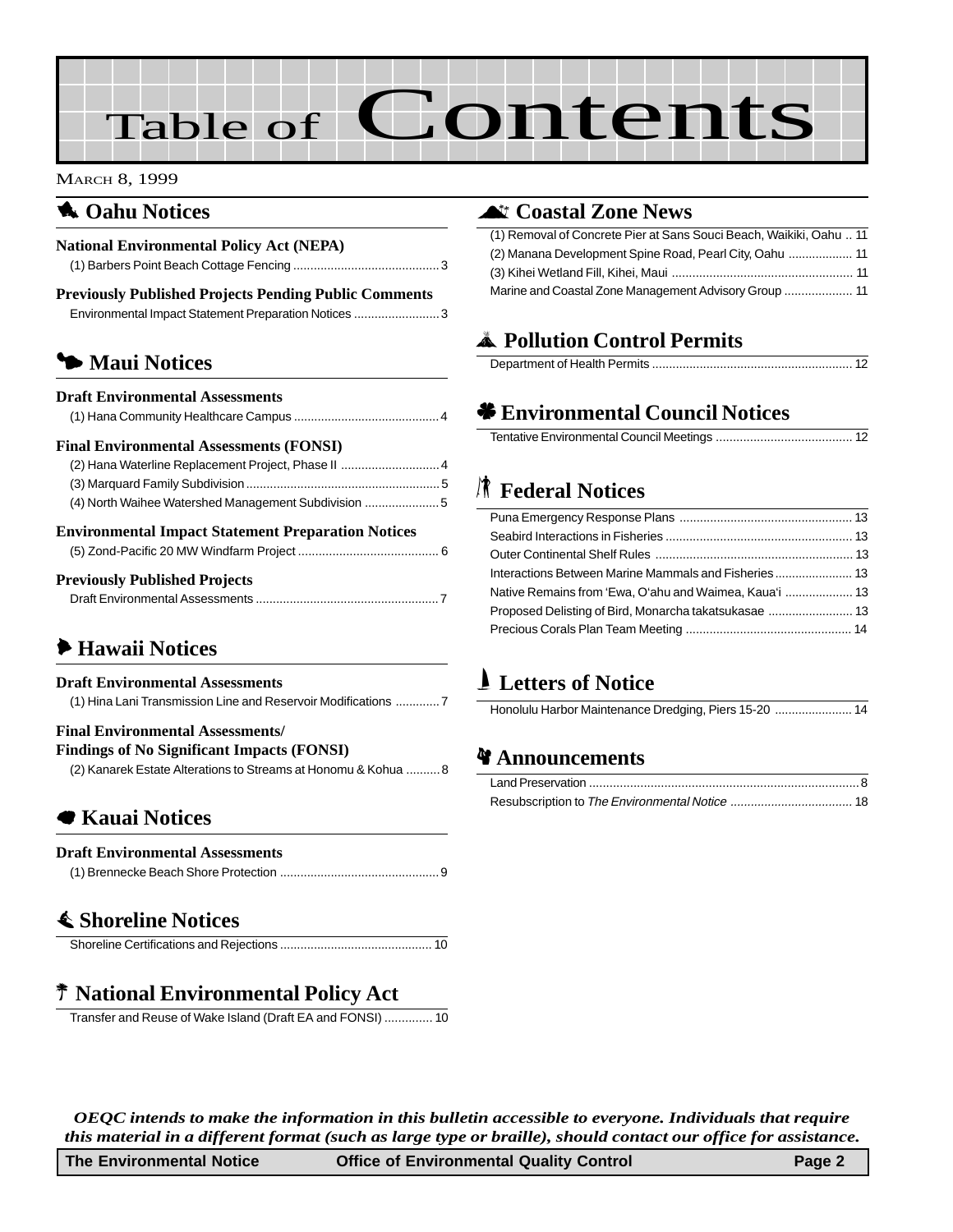## **Oahu Notices**

MARCH 8, 1999

## **National Environmental Policy Act (NEPA)**

### 1 **(1) Barbers Point Beach Cottage Fencing**

**District**: Ewa **TMK**: Portions of 9-1-13:1 **Applicant**: Department of the Navy Pacific Division Naval Facilities Engineering Command 258 Makalapa Drive, Suite 100 Pearl Harbor, HI 96860-3134 Contact: Mel Ramos (471-9338) **Approving Agency/Accepting Authority**: Same as above. **Public Comment**

**Deadline**: March 23, 1999

This project located at the Barbers Point Naval Air Station, Honouliuli, Ewa, island of Oahu will construct fencing at the Officers beach cottages and Enlisted beach cottages for privacy and security.

This is a public notice on a proposed action within a designated flood hazard zone pursuant to Executive order 11988, Floodplain Management.

The Pacific Division, Naval Facilities Engineering Command is seeking public input regarding the proposed project. Written comments should be submitted to the Commander, Pacific Division, Naval Facilities Engineering Command, 258 Makalapa Drive, Suite 100, Pearl Harbor Hawaii 96860-3134 (Atn: Mr. Mel Ramos, Code 231MR), telephone 471-9338 or facsimile 474-5909, by March 23, 1999.

## **Previously Published Projects Pending Public Comments**

### **Environmental Impact Statement Preparation Notices**

#### **1** Oahu Commercial Harbors 2020 Master Plan

| Applicant:                        | Department of Transportation                |
|-----------------------------------|---------------------------------------------|
|                                   | <b>Harbors Division</b>                     |
|                                   | 79 S. Nimitz Highway                        |
|                                   | Honolulu, Hawaii 96813                      |
|                                   | Contact: Glenn Soma (587-2503)              |
| <b>Approving Agency/Accepting</b> |                                             |
| <b>Authority:</b>                 | Governor, State of Hawaii                   |
|                                   | c/o Office of Environmental Quality Control |
|                                   | 235 South Beretania Street, Suite 702       |
|                                   | Honolulu, Hawaii 96813                      |
| <b>Public Comment</b>             |                                             |
| <b>Deadline:</b>                  | March 25, 1999                              |



**1**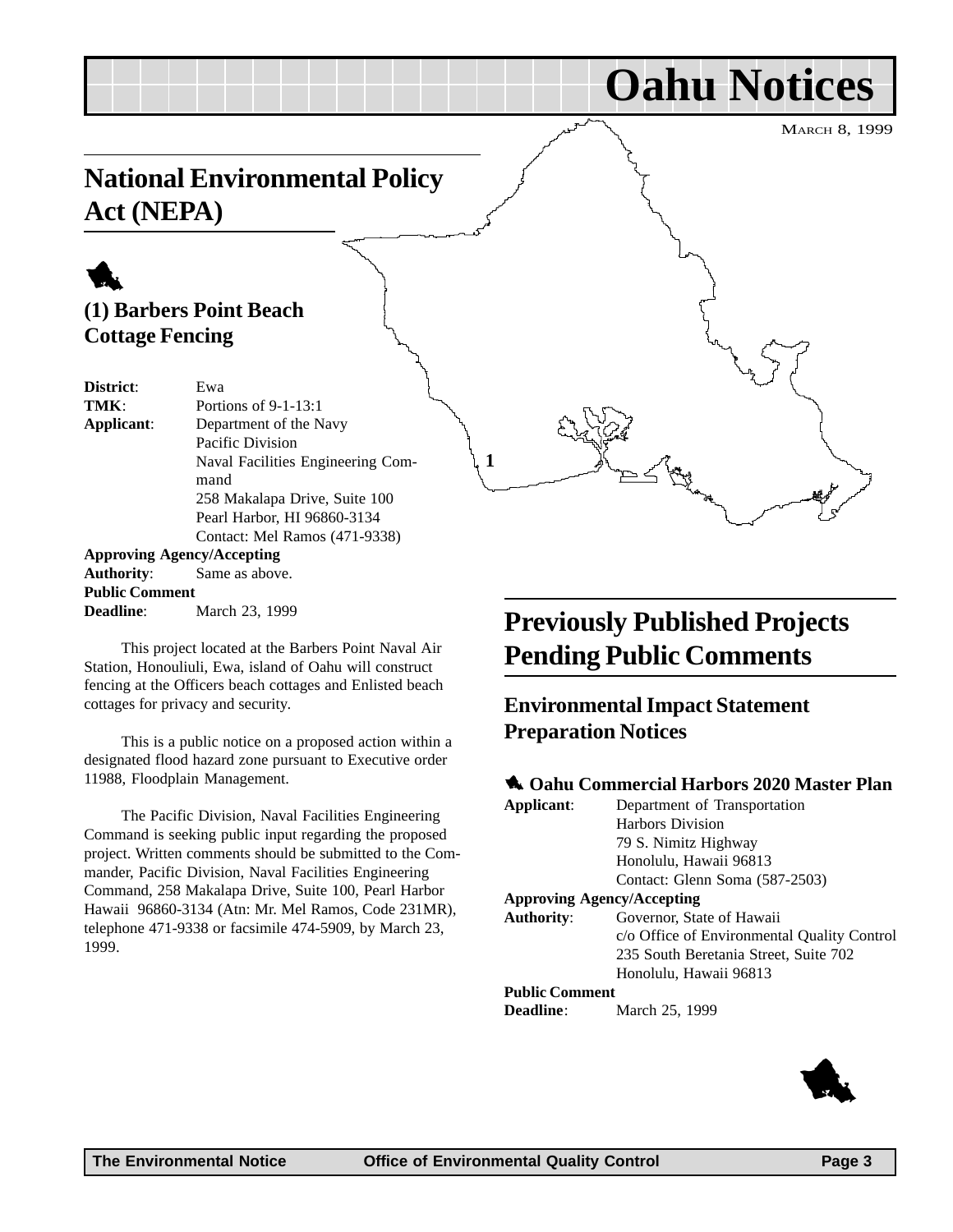## **Maui Notices**

MARCH 8, 1999

#### **Draft Environmental Assessments**  $\blacklozenge$ **(1) Hana Community Healthcare Campus District**: Hana **TMK**: 1-4-03:22 and 24 **Applicant**: County of Maui Mayor's Office 200 South High Street Wailuku, Hawaii 96793 Contact: David Ching (243-7213) **Approving Agency/Accepting Authority**: Same as above. **Consultant**: Wilson Okamoto & Associates, Inc. 1907 South Beretania Street, Suite 400 Honolulu, Hawaii 96826 · Establishment of a future garden area; and **1, 2**  $4\lambda$   $\sim$   $3\lambda$ **5**

Contact: Earl Matsukawa (946-2277)

#### **Public Comment**

| <b>Deadline:</b> | April 7, 1999                             |
|------------------|-------------------------------------------|
| Status:          | DEA First Notice pending public comment.  |
|                  | Address comments to the applicant with    |
|                  | copies to the consultant and OEOC.        |
| <b>Permits</b>   |                                           |
| <b>Required:</b> | NPDES, noise, air, ADA, grubbing, grading |

The project site is located in Hana Town on the east coast of Maui. It is situated along the mauka side of Hana Highway just north of Uakea Road, and encompasses approximately 12.1 acres on two parcels. Both parcels are owned in fee by the State of Hawaii and leased by the Hana Community Health Center.

The proposed Hana Community Healthcare Campus will include:

· Construction of a 10,850 s.f. Community Healthcare Center housing facilities for medical and ancillary services, as well as shared administrative and support uses,

· Construction of a 10,360 s.f. Health and Wellness Center housing a conference center, gym, pool, and office,

· Construction of 9,800 s.f. of employee housing for the executive director, on-site physician, and staff nurses,

· Renovation of 4,020 s.f. of floor area within the existing health center building;

· Construction of a total of approximately 104 parking stalls;

· Demolition of all existing structures with the exception of the health center building.

Construction of the proposed project is anticipated to commence in 1999 with completion estimated by 2001, contingent upon the acquisition of project funding. The estimated construction cost of the proposed project is \$4.2 million.

This Draft Environmental Assessment (EA) has been prepared pursuant to Chapter 343, Hawaii Revised Statutes, and Title 11, Chapter 200, Administrative Rules, Department of Health, State of Hawaii, and 24 Code of Federal Regulations Part 58 regarding the U.S. Housing and Urban Development's environmental review procedures for Community Development Block Grant (CDBG) programs.

## **Final Environmental Assessments (FONSI)**



**(2) Hana Waterline Replacement Project, Phase II**

**District**: Hana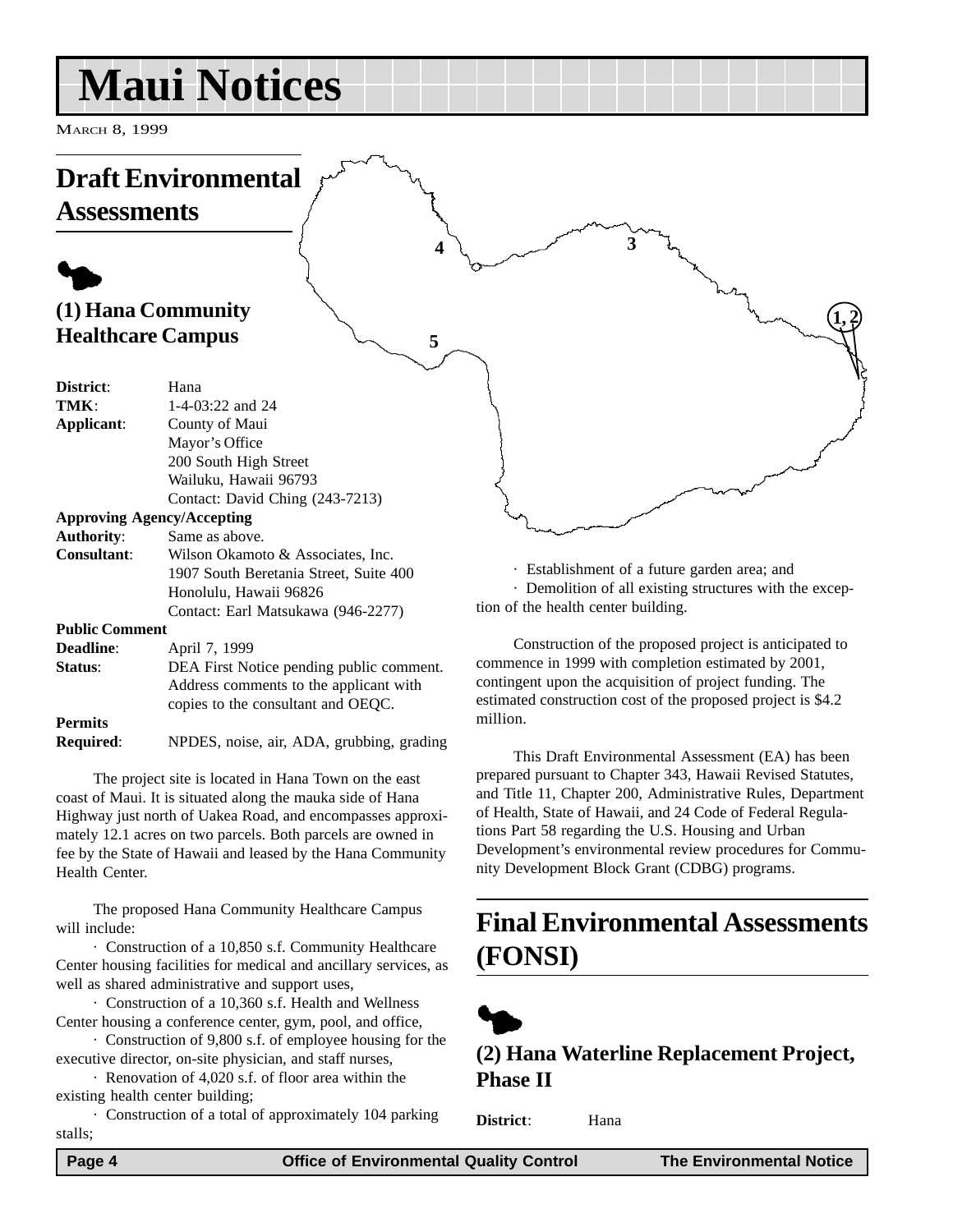

MARCH 8, 1999

| TMK:                    | $1 - 4 - 005$                           |
|-------------------------|-----------------------------------------|
| Applicant:              | County of Maui                          |
|                         | Department of Water Supply              |
|                         | 200 South High Street                   |
|                         | Wailuku, Hawaii 96793                   |
|                         | Contact: Herbert Kogasaka (243-7816)    |
|                         | <b>Approving Agency/Accepting</b>       |
| <b>Authority:</b>       | Same as above.                          |
| <b>Consultant:</b>      | Carl Takumi Engineering, Inc.           |
|                         | 18 Central Avenue                       |
|                         | Wailuku, Hawaii 96793                   |
|                         | Contact: Carl Takumi (249-0411)         |
| <b>Public Challenge</b> |                                         |
| Deadline:               | April 7, 1999                           |
| Status:                 | FEA/FONSI issued, project may proceed.  |
| <b>Permits</b>          | Possible NPDES, state & county highways |
| <b>Required:</b>        | work permit                             |

The project site is located in Hana town within the existing road right-of-ways of Uakea Road, Keawa Place and Hana Highway and covers approximately 5,350 lineal feet. Located within Hana's Urban core, the site traverses through various use areas including hotel, single-family residential, commercial and agricultural. The site is located within the Special Management Area.

The objective of the project is to provide improved water transmission and distribution service for the people of Hana. The existing waterlines are aged and do not meet current fire flow protection standards. Implementation of the project will improve system reliability and provide urban level fire flow protection standards for the existing uses in the area. Provision of required infrastructure improvements will result in short-term construction-related impacts, which can be mitigated through standard protection measures. The proposed action is not expected to result in significant longterm impacts to traffic, flood hazard potential, infrastructure, public services and historic or environmental resources.



#### **(3) Marquard Family Subdivision**

| District:  |
|------------|
| TMK:       |
| Applicant: |

**District**: Makawao **TMK**: 2-9-2:14 **Applicant**: Michael Marquard c/o Brumbaugh and Jenkins 2065 Main Street, Suite 101 Wailuku, Hawaii 96793-1693 Contact: Brian Jenkins (242-5545)

|                         | <b>Approving Agency/Accepting</b>        |
|-------------------------|------------------------------------------|
| <b>Authority:</b>       | Department of Land and Natural Resources |
|                         | Land Division                            |
|                         | 1151 Punchbowl St., Room 220             |
|                         | Honolulu, Hawaii 96813                   |
|                         | Contact: Tom Eisen (587-0386)            |
| <b>Public Challenge</b> |                                          |
| Deadline:               | April 7, 1999                            |
| Status:                 | FEA/FONSI issued, project may proceed.   |
| <b>Permits</b>          |                                          |
| <b>Required:</b>        | Re-zoning, CDU                           |

The applicant is proposing to subdivide a 24.98 acre parcel of land into three parcels for members of his family. While the majority of the property is in the Agricultural land use district, a small strip of land mauka of the top of the seacliff is in the Conservation District. There will be no change of the existing pasture use and no construction or other development activity that will take place in the Conservation District portion of the land. The applicant is proposing a Conservation Easement with the State of Hawaii to ensure the perpetual protection of the Conservation land. This Conservation Easement would provide greater protection than is currently available under state law, and thus would serve a public purpose**.**



#### **(4) North Waihee Watershed Management Subdivision**

| District:                         | Wailuku                                  |
|-----------------------------------|------------------------------------------|
| TMK:                              | $3 - 2 - 14:1$                           |
| Applicant:                        | County of Maui, Board of Water Supply    |
|                                   | 200 South High Street                    |
|                                   | Wailuku, Hawaii 96793                    |
|                                   | Contact: Herbert Kogasaka (243-7835)     |
| <b>Approving Agency/Accepting</b> |                                          |
| <b>Authority:</b>                 | Department of Land and Natural Resources |
|                                   | $P.$ Box 621                             |
|                                   | Honolulu, Hawaii 96909                   |
|                                   | Contact: Tom Eisen (587-0386)            |
| Consultant:                       | Wilson Okamoto & Associates, Inc.        |
|                                   | 1907 South Beretania Street, Suite 400   |
|                                   | Honolulu, Hawaii 96826                   |
|                                   | Contact: Earl Matsukawa (946-2277)       |
| <b>Public Challenge</b>           |                                          |
| <b>Deadline:</b>                  | April 7, 1999                            |
| Status:                           | FEA/FONSI issued, project may proceed.   |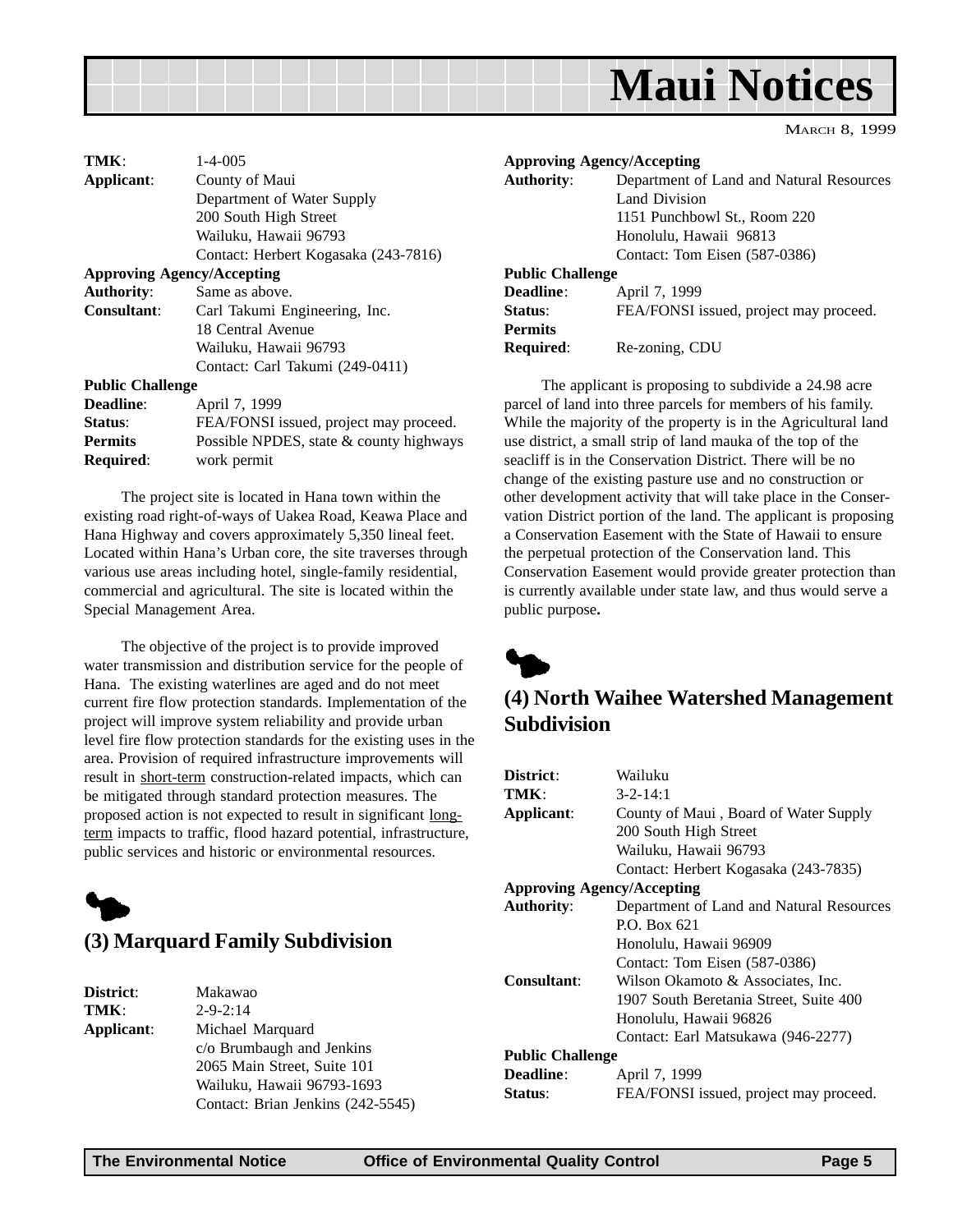## **Maui Notices**

MARCH 8, 1999

## **Permits**

**Required**: CDUA

The County of Maui Board of Water Supply (BWS) proposes to subdivide an approximately 5,306-acre parcel of land located in Waihee, Maui into two parcels and reserve access easements along the road servicing the Spreckels and Waihee Ditches. The intent of the subdivision is for partitioning of ownership of TMK: 3-2-14: 1. The subdivision would create Parcel A-1 containing approximately 2,000 acres to be owned by the County of Maui BWS and Parcel A-2 containing approximately 3,306 acres to be owned by Wailuku Agribusiness Co., Inc. No development activity is proposed in conjunction with the subdivision. Although the proposed action involves the subdivision of the approximately 5,306 acre parcel into two parcels, this EA assesses only the County of Maui BWS' approximately 2,000-acre subdivided parcel. The intent of the County of Maui BWS in owning the subdivided parcel is to preserve, manage and protect the watershed. There are no plans for future development or other activity for the County BWS' parcel at this time. No environmental impacts are anticipated as a result of the proposed subdivision.

## **Environmental Impact Statement Preparation Notices (EISPN)**



#### **(5) Zond-Pacific 20 MW Windfarm Project**

| District:          | Lahaina                                  |
|--------------------|------------------------------------------|
| TMK:               | $4-8-01$ : por. 01                       |
| Applicant:         | Zond-Pacific                             |
|                    | 485 Waiale Drive                         |
|                    | Wailuku, Hawaii 96793                    |
|                    | Contact: Keith Avery (244-9389)          |
|                    | <b>Approving Agency/Accepting</b>        |
| <b>Authority:</b>  | Department of Land and Natural Resources |
|                    | Land Division                            |
|                    | P.O. Box 621                             |
|                    | Honolulu, Hawaii 96809                   |
|                    | Contact: Lauren Tanaka (587-0385)        |
| <b>Consultant:</b> | WSB Hawaii                               |
|                    | 46-040 Konane Place, #3816               |
|                    | Kaneohe, Hawaii 96744                    |
|                    | Contact: Warren Bollmeier (247-7753)     |

#### **Public Comment**

| <b>Deadline:</b> | April 7, 1999                           |
|------------------|-----------------------------------------|
| Status:          | EISPN First Notice pending public com-  |
|                  | ment. Address comments to the applicant |
|                  | with copies to the approving agency or  |
|                  | accepting authority, the consultant and |
|                  | OEOC.                                   |
| <b>Permits</b>   |                                         |

**Required**: CDUP, FAA

The purpose of the proposed project is to develop a windfarm in an environmentally-sound manner on Maui and to sell renewable electricity to MECO. The needs of the proposed project are to provide 20 megawatts (MW) of wind generated electricity towards the growing electrical energy demand of Maui, to support the State's policy to reduce Hawaii's dependence on imported energy sources, and to help protect the State's environment. The proposed site is located on a gently sloping portion of the Kaheawa Pastures, Ukumehame ahupua'a, approximately four miles mauka of McGregor Point.

A thorough study of the potential environmental impacts has been conducted including review of impacts on land use, topography, geology, soils, hydrology and water resources, terrestrial flora, fauna, cultural resources, socioeconomics, infrastructure, public services and facilities, air quality and meteorology, noise, EMF, visual resources and community acceptance.

The findings of the EA consultant are that, overall, the project would not negatively impact the environment. Only one potentially significant impact has been identified. Avifauna may be significantly impacted by the proposed 20 MW windfarm. There are a number of positive energy, environmental and economic impacts. The positive impacts derive from the avoidance of fossil fuel use and their resulting emissions, and the creation of new jobs and revenues.

The EA consultant evaluated a number of actions already taken by Zond-Pacific and additional actions planned. Specifically, Zond-Pacific has conducted a number of surveys (botanical, birds and archaeological) and a visual impact analysis in support of the final EA. Planned mitigation actions include conduct of additional bird surveys to identify and characterize the habits of the species of concern in the project area. Subsequently, the mitigation measures program proposed in the draft EA would be updated.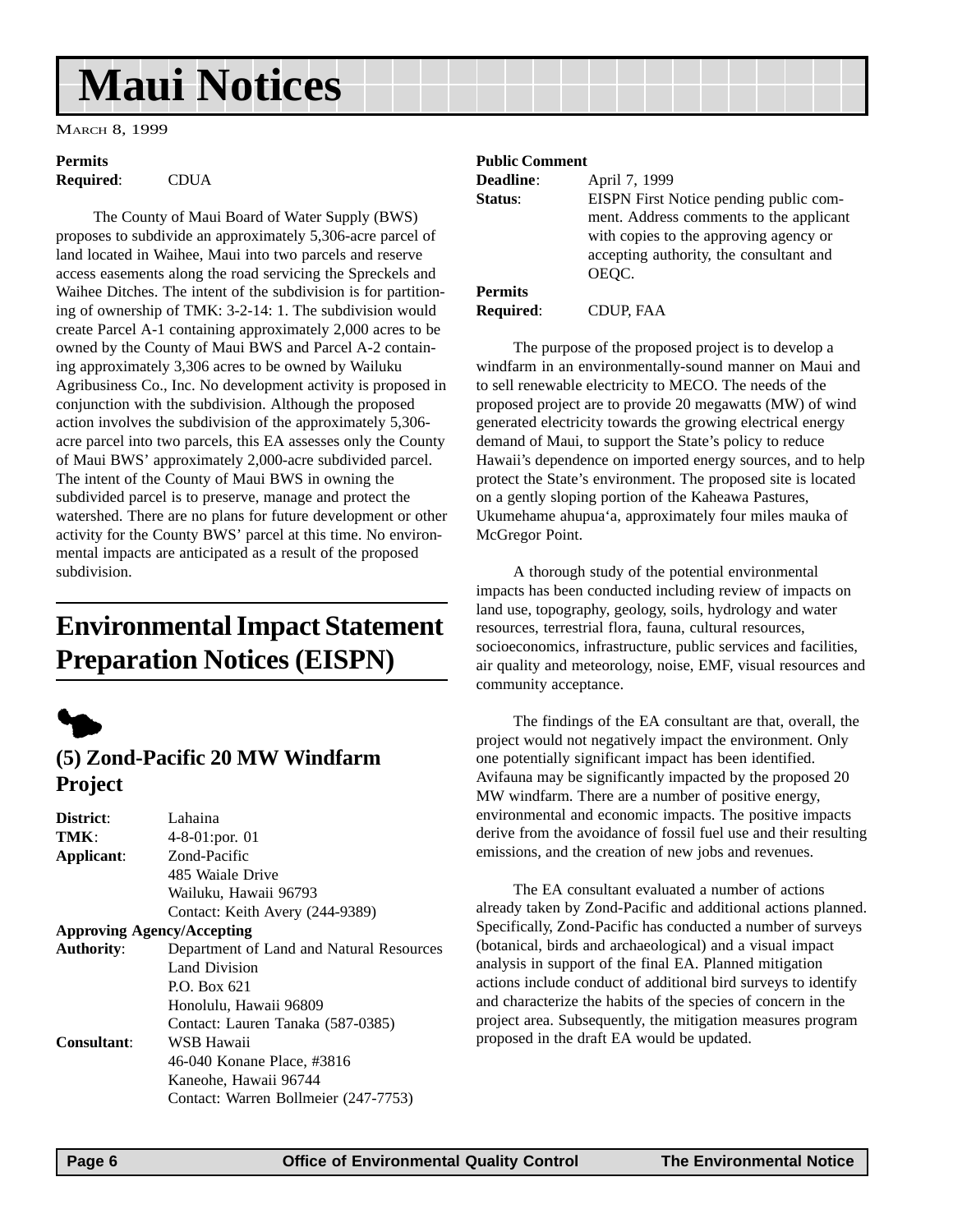## **Maui Notices**

MARCH 8, 1999

## **Previously Published Projects**

#### **Draft Environmental Assessments**

#### 3 **Kaanapali Beach Hotel Restaurant/Canoe Hale**

- 
- **Applicant**: Kaanapali Beach Hotel 2525 Kaanapali Parkway Lahaina, Hawaii 96761 Contact: Michael B. White (808) 667-0211

#### **Approving Agency/Accepting**

**Authority**: County of Maui Maui Planning Commission 250 South High Street Wailuku, Hawaii 96793 Contact: Ann Cua (808) 243-7735

#### **Public Comment**

**Deadline**: March 25, 1999



## **Hawaii Notices**

## **Draft Environmental Assessments**



### **(1) Hina Lani Transmission Line and Reservoir Modifications**

| District:                         | North Kona                               |  |
|-----------------------------------|------------------------------------------|--|
| TMK:                              | 7-3-47, 7-3-09:19, 29 and 30             |  |
| Applicant:                        | Department of Land and Natural Resources |  |
|                                   | 1151 Punchbowl Street, Room 221          |  |
|                                   | Honolulu, Hawaii 96813                   |  |
|                                   | Contact: Valerie Suzuki (587-0275)       |  |
| <b>Approving Agency/Accepting</b> |                                          |  |
| <b>Authority:</b>                 | Same as above.                           |  |
| <b>Public Comment</b>             |                                          |  |
| Deadline:                         | April 7, 1999                            |  |
| Status:                           | DEA First Notice pending public comment. |  |
|                                   | Address comments to the applicant with a |  |
|                                   | copy to OEQC.                            |  |
| <b>Permits</b>                    |                                          |  |
| Required:                         | <b>NPDES</b>                             |  |

The proposed project area is located along Hina Lani Street which is approximately two miles north of Kailua-Kona town in the North Kona district on the island of Hawaii.



The main components of the proposed project include installation of 3,200 lineal feet, 24-inch transmission line along the north shoulder of Hina Lani Street between Mamalahoa Highway and Anini Place; installation of two pressure reducing valve (PRV) stations at the 910.5 and 1190 feet elevations which will be referred to herein as PRV Station No. 1 and No. 2, respectively; and retrofitting the valving systems at two existing reservoirs along Hina Lani Street with spillway elevations at 363.67 feet and 650.67 feet

The transmission line will connect the Hawaii County, Department of Water Supply's 12-inch main along Mamalahoa Highway to their 16-inch main along Hina Lani Street. At the two reservoir sites, new level control valves will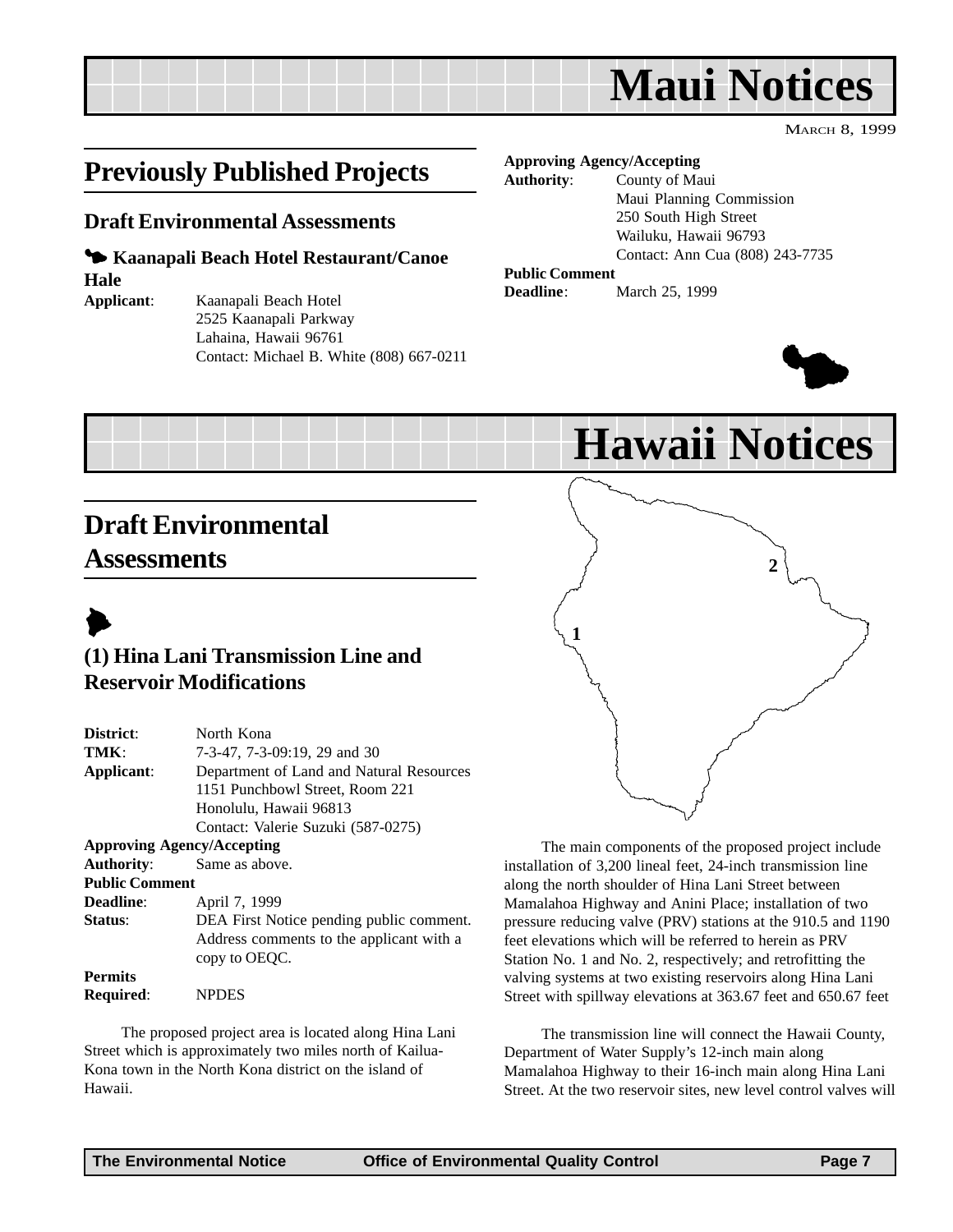## **Hawaii Notices**

#### MARCH 8, 1999

be installed above ground and electrical controls for a fully automated telemetry system.

PRV Station No. 2 will be built above ground on a small portion of private land, owned by Y.O., Ltd., where a grant of easement will be obtained. PRV Station No. 1 will be installed in a manhole below ground project alongside the transmission line.

Except for the PRV Station No. 2, all construction work will remain within the paved portion of the street right-of-way and within the existing reservoir sites.

## **Final Environmental Assessments/Findings of No Significant Impacts (FONSI)**

## $\blacktriangleright$

#### **(2) Kanarek Estate Alterations to Streams at Honomu & Kohua**

| District:               | South Hilo                                                                                                                                            |
|-------------------------|-------------------------------------------------------------------------------------------------------------------------------------------------------|
| TMK:                    | 2-8-10:09 and 17                                                                                                                                      |
| Applicant:              | Jules Kanarek Revocable Living Trust<br>c/o Carlsmith Ball Wichman Case &<br>Ichiki, Attorneys at Law<br>P.O. Box 686<br>Hilo, Hawaii 96721           |
|                         | Contact: Steven Lim (935-6644)                                                                                                                        |
|                         | <b>Approving Agency/Accepting</b>                                                                                                                     |
| <b>Authority:</b>       | Department of Land and Natural Re-<br>sources<br>Land Management Division<br>P.O. Box 936<br>Hilo, Hawaii 96721<br>Contact: Charlene Unoki (974-6203) |
| <b>Consultant:</b>      | Ron Terry (982-5831)<br><b>HCR 2 Box 9575</b><br>Keaau, Hawaii 96749                                                                                  |
| <b>Public Challenge</b> |                                                                                                                                                       |
| <b>Deadline:</b>        | April 7, 1999                                                                                                                                         |
| Status:                 | FEA/FONSI issued, project may proceed.                                                                                                                |
| <b>Permits</b>          | Army 404, NPDES, water quality                                                                                                                        |
| <b>Required:</b>        | certification, SCAP, grading                                                                                                                          |

The proposed action seeks after-the-fact approvals for three separate activities involving alterations of stream channels on State land and on an adjacent private parcel near Honomu, island of Hawaii. The activities were undertaken by the adjacent landowner in order to develop access to the adjacent properties. One involved repair of a bridge on a permanent stream, another the construction of a roadway and culvert on an intermittent stream, and the third, the repair of a roadway on an existing culvert above an intermittent stream. The proposed action also seeks approval for relocation of portions of the State owned Homestead Road to the existing jeep trail in the vicinity of the above activities, which has for years been used as the de facto public access to the Hilo Forest Reserve.



#### **Land Preservation**

The Historic Hawaii Foundation and the Hawaii Audubon Society announced a new book entitled "*Common Ground: Land Stewardship and Tax Planning Options for Land Owners, Farmers, and Rural Communities in Hawaii*" and a workshop on the topics disucssed in the book. The workshop, free and open to the public, was held on March 1, 1999 at the Gentry Pacific Design Center, 560 North Nimitz Highway, Honolulu.

For more information, please call the Hawaii Audubon Society at 528-1432 or Mr. John Bay at 947-1523.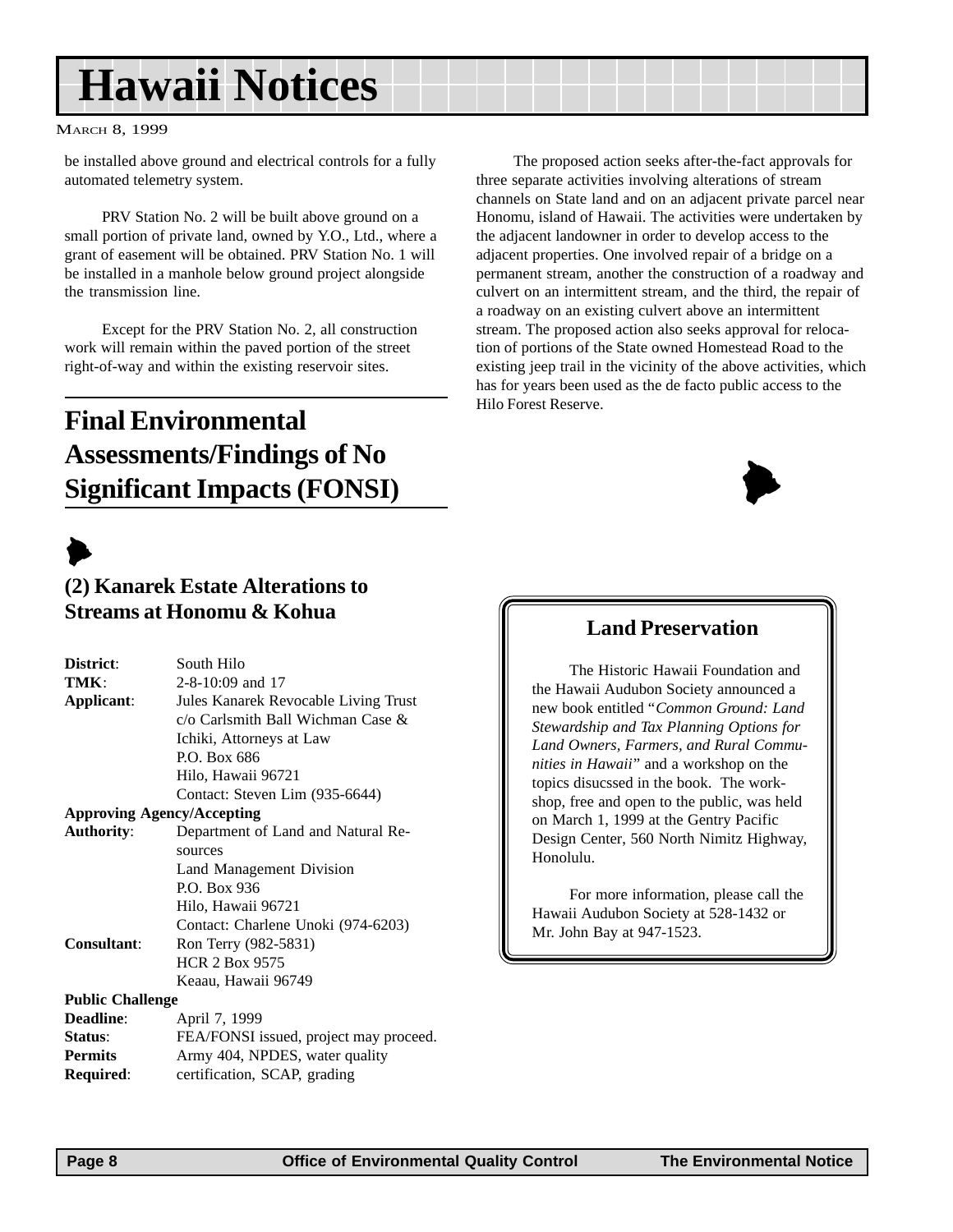## **Kauai Notices**

MARCH 8, 1999

### **Draft Environmental Assessments**

### $\bullet$ **(1) Brennecke Beach Shore Protection**

| District:                         | Koloa                                    |
|-----------------------------------|------------------------------------------|
| TMK:                              | $2 - 8 - 18:20$                          |
| Applicant:                        | County of Kauai                          |
|                                   | Department of Public Works               |
|                                   | 4444 Rice Street, Suite 275              |
|                                   | Lihue, Hawaii 96766                      |
|                                   | Contact: Ken Kitabayashi (241-6622)      |
| <b>Approving Agency/Accepting</b> |                                          |
| <b>Authority:</b>                 | Same as above.                           |
| <b>Consultant:</b>                | Oceanit Laboratories, Inc.               |
|                                   | 1100 Alakea Street, 31st Floor           |
|                                   | Honolulu, Hawaii 96813                   |
|                                   | Contact: Dr. Ken Cheung (531-3017)       |
| <b>Public Comment</b>             |                                          |
| <b>Deadline:</b>                  | April 7, 1999                            |
| <b>Status:</b>                    | DEA First Notice pending public comment. |
|                                   | Address comments to the applicant with   |

copies to the consultant and OEQC. **Permits** Shoreline setback variance, SMA, CZM **Required:** consistency, COE possible permits for access, construction, dewatering, bank stabilization, minor discharges

The County of Kauai Department of Public Works plans to remove an old masonry seawall at the west end of Brennecke Beach, Poipu, on the island of Kauai. In September 1992, Hurricane Iniki caused severe erosion of the sandy beach, which is a valuable recreational asset. Despite beach nourishment efforts, the beach has continued to erode, threatening to damage the coastal roadway and the low-lying land beyond the road. The presence of the masonry seawall, which impacts local sediment transport patterns, was found to be one of the impediments to natural beach recovery.

The proposed project consists of removing the masonry seawall and nourishing the beach with clean sand. The removal of the seawall will modify the local sediment distribution characteristics, resulting in a new beach shape. The new beach should provide a much larger area for recreation and enhance the natural recovery of the beach toward pre-Iniki conditions.

In order to protect the coastal road from erosion, a 250 foot-long partially buried revetment is proposed to be constructed in the backshore area adjacent to the road. Demolition of the seawall and construction of the revetment will involve the use of heavy equipment. Construction related activities will result in short-term impacts to water quality. These impacts will be minimized by utilizing appropriate mitigation measures including a best management practices plan and a water quality monitoring plan. The project is anticipated to have net positive impacts on erosion, localized beach processes, social and economic conditions, and recreation.

**1**

 $\bullet$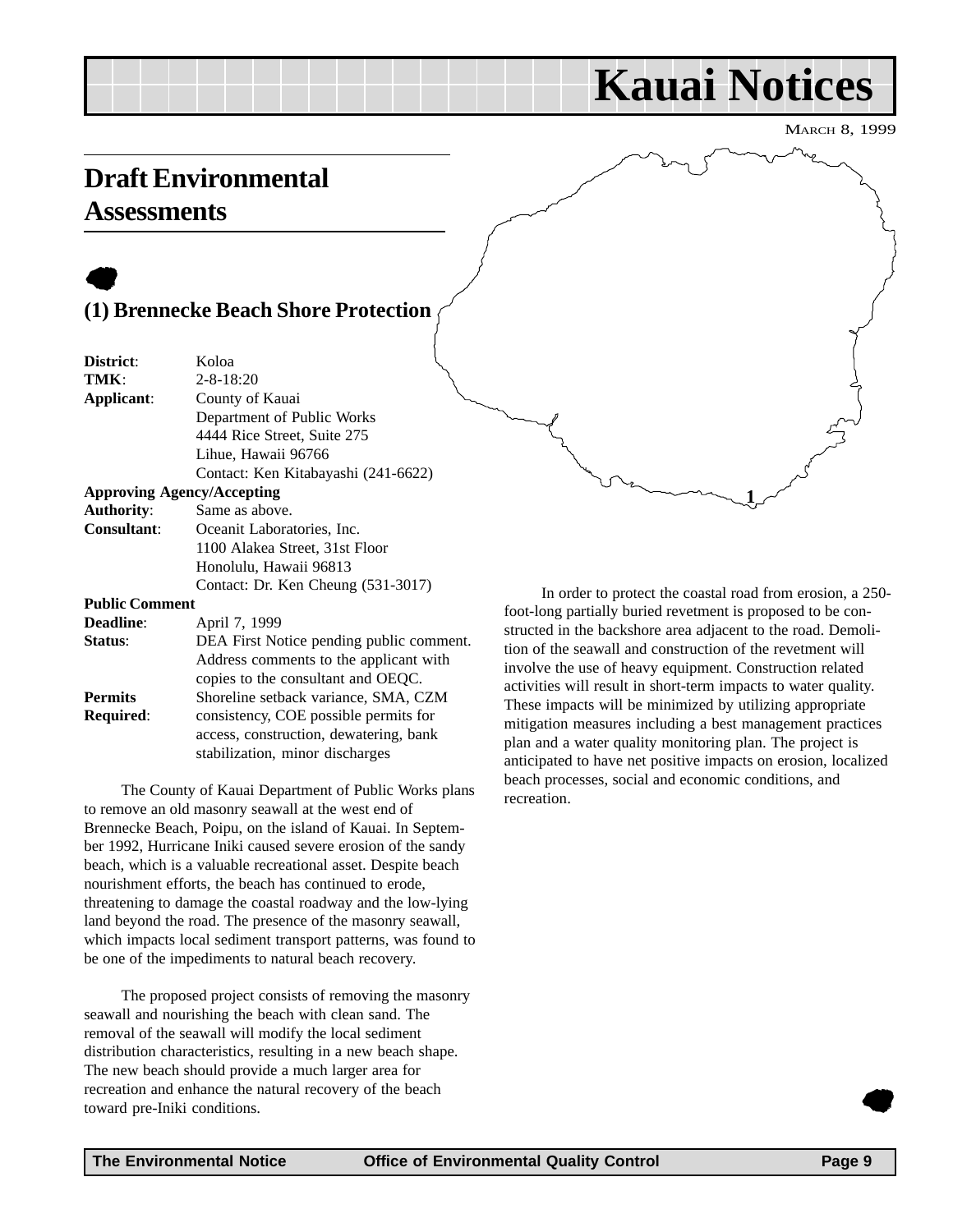## **Shoreline Notices**

MARCH 8, 1999

#### **Shoreline Certifications and Rejections**

Pursuant to §13-222-26, HAR the following shorelines have been certified or rejected by the DLNR. A person may appeal a certification or rejection to the BLNR, 1151 Punchbowl Street, Room 220, Honolulu, M 96813, by requesting in writing a contested case hearing no later than twenty (20) calendar days from the date of public notice of certification or rejection.

| Case<br>No. | Date<br>Cert/Rej      | Location                                                                                                       | Applicant                                  | Tax Map<br>Key    |
|-------------|-----------------------|----------------------------------------------------------------------------------------------------------------|--------------------------------------------|-------------------|
| OA-707      | Certified<br>02/24/99 | Kaluanui Beach Lots, Section<br>B, Koolauloa, Oahu (53-737<br>Kamehameha Highway)                              | James Miller, Jr. for<br>James Miller, Jr. | $5 - 3 - 09 : 40$ |
| MO-056      | Certified<br>02/24/99 | Part B, Por of RP 5458, LCAw<br>5191 to Kahiaina, Waialua,<br>Molokai (Kamehameha V Road,<br>Waialua, Molokai) | Robert Sing for Arthur K.<br>Chu Trust     | $5 - 7 - 03 : 68$ |

## **National Environmental Policy Act**

#### **Transfer and Reuse of Wake Island (Draft EA and FONSI)**

| Applicant:                        | Ms. Janice Goo, Real Estate Officer       |
|-----------------------------------|-------------------------------------------|
|                                   | 15th Civil Engineer Squadron, 75 H Street |
|                                   | Hickam AFB, HI 96853-5233                 |
|                                   | Contact: MSgt Morris Hawley (449-1584)    |
| <b>Approving Agency/Accepting</b> |                                           |
| <b>Authority:</b>                 | 15th Civil Engineer Squadron, 75 H Street |
|                                   | Hickam AFB, Hawaii 96853-5233             |
|                                   | Contact: Marc Aoyama (449-1660)           |
| <b>Consultant:</b>                | 15th Civil Engineer Squadron              |
|                                   | Environmental Flight, 15 CES/CEVP         |
|                                   | 75 H Street                               |
|                                   | Hickam AFB, Hawaii 96853-5233             |
|                                   | Contact: MSgt Morris Hawley (449-1584)    |
| <b>Public Comment</b>             |                                           |
| <b>Deadline:</b>                  | April 8, 1999                             |

The 15th Civil Engineer Squadron requested this Environmental Assessment (EA) be prepared to analyze the potential environmental consequences of the proposed transfer of ownership with full civil administration authority for Wake Island Airfield from the Air Force to U.S. Department of Interior, Fish and Wildlife Service (USFWS) and/or U.S. Army Space and Missile Defense Command (USASMDC) and planned future uses of Wake Island Airfield by the recipient agencies. This document is tiered to an EA prepared by the Air Force in August 1994.

Wake Island Airfield is a possession of the United States of America, and is under the jurisdiction of the U.S. Department of Defense, U.S. Air Force. Wake Island Airfield is administered by Detachment 1 of the 15th Logistics Group, 15th Air Base Wing, Hickam Air Force Base (AFB), Hawaii and operated as Wake Island Airfield under an agreement effective June 24, 1972, which transferred ownership from the U.S. Department of the Interior to the U.S. Air Force.

In August 1994, the Air Force prepared an EA entitled "Transfer and Reuse of Wake Island Airfield" which analyzed reasonable reuse scenarios proposed by USASMDC, formerly U.S. Army Space and Strategic Defense Command, and USFWS. The purpose and need for the EA was based on the premise that the Air Force had ownership over Wake Island since 1972 but no longer had an operational requirement nor a need to operate the airfield. In response to queries from the Air Force, the USASMDC and the USFWS, submitted proposals to accept ownership for Wake Island. The USASMDC expressed interest in assuming the ownership for Wake Island from the Air Force. The USASMDC planned to continue its ongoing activities along with newly proposed activities on Wake Island Airfield. The Department of the Army acted as a cooperating agency in the preparation of the EA and its proposed activities on Wake Island Airfield were analyzed as the Proposed Action and alternatives in the document.

Discussions between the Headquarters, Pacific Air Forces and USASMDC have reached an impasse and the Air Force still maintains control of Wake Island with no operational requirement. This assessment looks specifically at the impacts if the transfer of administrative authority is to the Fish and Wildlife Service versus USASMDC.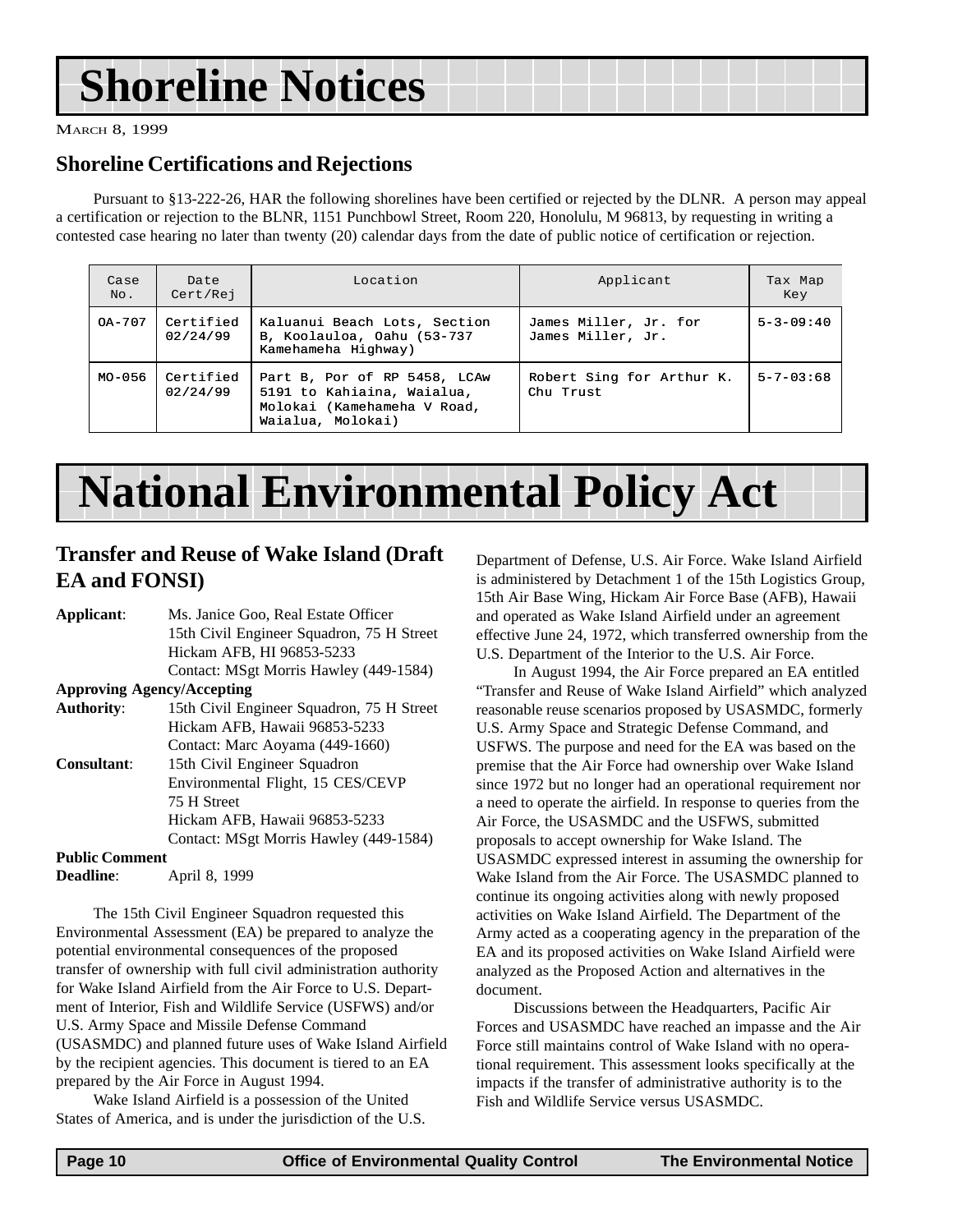

MARCH 8, 1999

#### **Federal Consistency Reviews**

The Hawaii Coastal Zone Management (CZM) Program has received the following federal actions to review for consistency with the CZM objectives and policies in Chapter 205A, Hawaii Revised Statutes. This public notice is being provided in accordance with section 306(d)(14) of the National Coastal Zone Management Act of 1972, as amended. For more information, please call John Nakagawa with the Hawaii CZM Program at 587-2878. Federally mandated deadlines require that comments be received by the date specified for each CZM consistency review and can be mailed to:

David W. Blane, Director Office of Planning Dept. of Business, Economic Development and Tourism P.O. Box 2359 Honolulu, Hawaii 96804 Or, fax comments to the Hawaii CZM Program at 587- 2899.



#### **(1) Removal of Concrete Pier at Sans Souci Beach, Waikiki, Oahu**

| Applicant:              | Department of Land and Natural Resources               |
|-------------------------|--------------------------------------------------------|
|                         | Contact: Eric Yuasa, 587-0229                          |
|                         | <b>Federal Agency: U.S. Army Corps of Engineers</b>    |
|                         | Federal Action: Department of the Army Permit          |
| <b>Location:</b>        | Sans Souci Beach, Waikiki, Oahu                        |
| TMK:                    | $3 - 1 - 32:7$                                         |
| <b>Proposed Action:</b> |                                                        |
|                         | Remove a concrete pier 30 feet long by 6 feet wide and |

Remove a concrete pier, 30 feet long by 6 feet wide and 3 feet deep, and restore the beach to its natural condition. The removal is intended to restore the beach and to eliminate the potential for injuries.

**Comments Due**: March 22, 1999



### **(2) Manana Development Spine Road, Pearl City, Oahu**

**Applicant**: Department of Design and Construction, City and County of Honolulu Contact: Robert Sarae, 523-4071 **Federal Agency**: Federal Highway Administration

#### **Federal Action**: Federal Funds

| <b>Location:</b> | Manana Storage Area, Pearl City, Oahu |  |
|------------------|---------------------------------------|--|
| TMK:             | $9 - 7 - 24$ : 41                     |  |

#### **Proposed Action**:

Construct the proposed Spine Road through the former Manana Storage Area property from the Moanalua Road/ Waimano Home Road intersection to Acacia Road at Kuala Street to support the City's redevelopment plans for the area. The road would be constructed within a 92-foot wide right-ofway with two through lanes, a bicycle lane and sidewalks. **Comments Due**: March 22, 1999



#### **(3) Kihei Wetland Fill, Kihei, Maui**

| Applicant:              | George & Linda Lindell                                        |
|-------------------------|---------------------------------------------------------------|
|                         | Contact: (808) 270-2700 x203                                  |
|                         | <b>Federal Agency: U.S. Army Corps of Engineers</b>           |
|                         | Federal Action: Department of the Army Permit                 |
| <b>Location:</b>        | 1390 South Kihei Road, Kihei, Maui                            |
| TMK:                    | $(2nd)$ 3-9-9: 08                                             |
| <b>Proposed Action:</b> |                                                               |
|                         | $E_{11}^{11}$ enneavimately $4.000$ square feet of wetlands w |

Fill approximately 4,000 square feet of wetlands with about 400 cubic yards of sand to allow access to a private residence on the parcel.

**Comments Due**: March 22, 1999

#### **Marine and Coastal Zone Management Advisory Group**

The Marine and Coastal Zone Management Advisory Group (MACZMAG) will hold its next regularly scheduled meeting on Friday, March 19, 1999 from 9:00 a.m. - 11:00 a.m. in the State Office Tower, Room 204.

MACZMAG meeting agendas and minutes are now available on the Hawaii Coastal Zone Management Program web page at www.hawaii.gov/dbedt/czm.

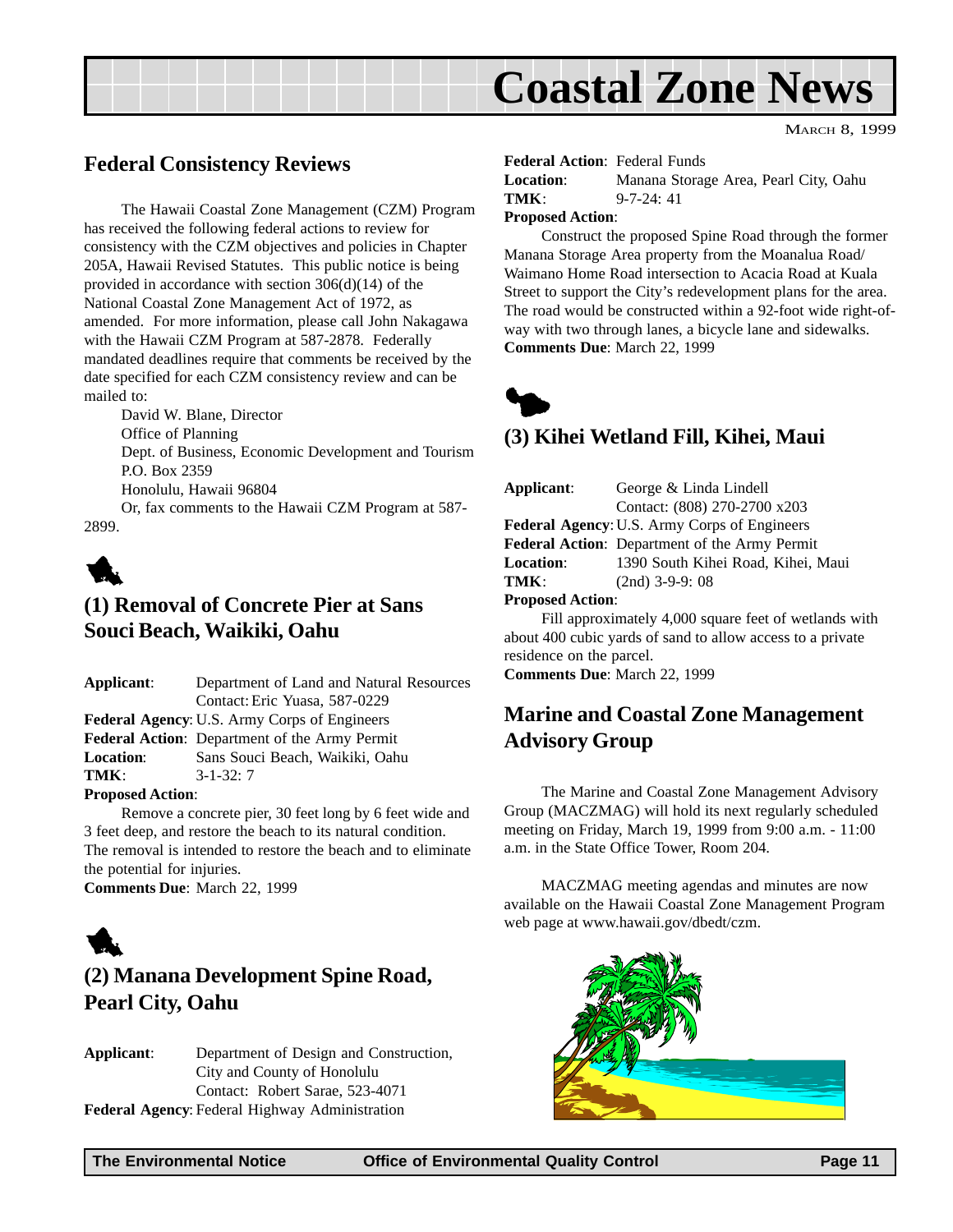## **Pollution Control Permits**

MARCH 8, 1999

### **Department of Health Permits**

The following is a list of some pollution control permits currently being reviewed by the State Department of Health. For more information about any of the listed permits, please contact the appropriate branch or office of the Environmental Management Division at 919 Ala Moana Boulevard, Honolulu.

| Branch &<br>Permit Type                                                                | Applicant & Permit<br>Number                             | Project Location                                                       | Pertinent<br>Dates          | Proposed Use                                                                                               |
|----------------------------------------------------------------------------------------|----------------------------------------------------------|------------------------------------------------------------------------|-----------------------------|------------------------------------------------------------------------------------------------------------|
| Clean Air Branch, 586-<br>4200, Noncovered<br>Source Permit                            | Dust-Tex of Honolulu, Inc.<br>No. 0435-01-N              | 210-C Puuhale Road.<br>Hondulu, Oahu                                   | <b>s</b> sued:<br>2/17/99   | 200 Hp Dixon Boiler                                                                                        |
| Clean Air Branch, 586-<br>4200, Covered Source<br>Permit                               | <b>Chevron USA Products</b><br>Company, No. 0088-01-C    | 91-480 Malakole Street,<br>Kapolei, Oahu                               | <b>Issued:</b><br>2/22/99   | Petroleum Refinery                                                                                         |
| Clean Air Branch, 586-<br>4200, Covered Source<br>Permit                               | Hawaii Electric Light<br>Company, Inc.<br>No. 0234-01-C  | Kanoelehua Hill Generating<br>Station, Hilo, Hawaii                    | Comments<br>Due:<br>3/16/99 | Two (2) Boilers, One (1)<br>Combustion Turbine, and<br>Four (4) Diesel Engine                              |
| Clean Air Branch, 586-<br>4200, Covered Source<br>Permit                               | Maui Electric Company,<br>Inc. No. 0232-01-C             | Kahului Generating Station,<br>Kahului, Maui                           | Comments<br>Due:<br>3/16/99 | Four (4) Boilers                                                                                           |
| Clean Water Branch.<br>586-4309, Section 401,<br><b>Water Quality</b><br>Certification | U.S. Army Corps of<br>Engineers, File No. WQC<br>0000349 | Launiupoko Shoreline<br>Protection Project,<br>Launiupoko, Maui        | Comments<br>Due: 3/12/99    | Construction of 2 reaches,<br>totalling 500 ft. of rubble<br>round revetment fronting<br>Honoapiilani Hwy. |
| Safe Drinking Water<br>Branch, 586-4258,<br>Underground Injection<br>Control Permit    | Real Estate Delivery, Inc.,<br>UK-1759                   | Kilauea Industrial<br>Subdivision, a.k.a. North<br><b>Shore Center</b> | Comments<br>due: $n/a$      | Permit renewal of one<br>sewage disposal well, not in<br>use.                                              |

## **Environmental Council Notice**

#### **Tentative Environmental Council Meetings**

The Environmental Council is tentatively scheduled to meet on Wednesday, March 10, 1999 at 3:30 p.m.

The Council's Exemption, Rules, and Communication, Education & Legislation Committees are tentatively scheduled to meet the same day prior to the full Council meeting. Please call on or after March 4, 1999 for confirmation on the meeting(s) time and place.

Any person desiring to attend the meetings and requiring an acommodation (taped materials or sign language interpreter) may request assistance provided such a request is made five (5) working days prior to the scheduled meetings. This request may be made by writing to Ms. Barbara Robeson, Chair, Environmental Council c/o OEQC, 235 S. Beretania Street, Suite 702, Honolulu, Hawaii 96813 or by fax at (808) 586-4186.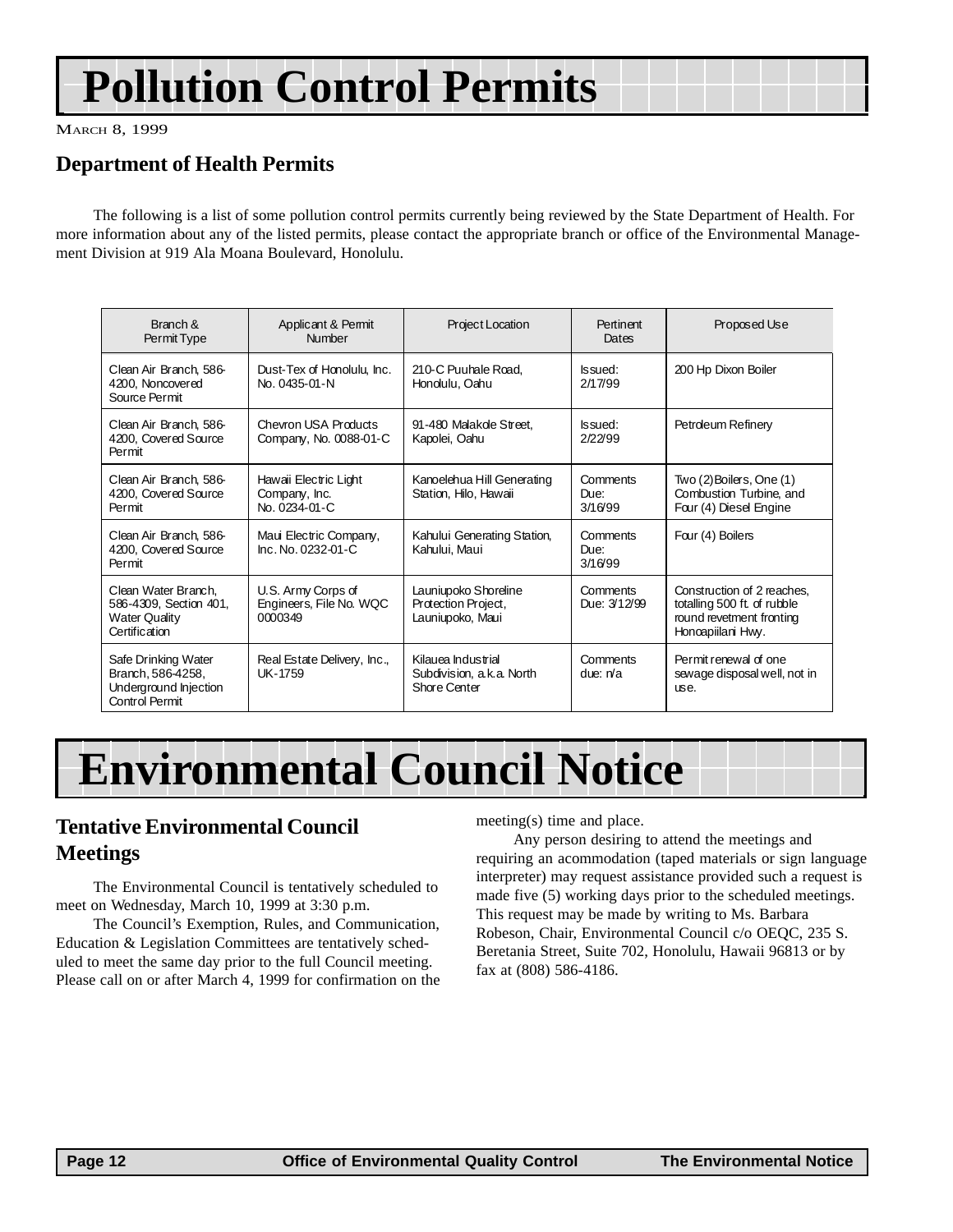

#### **Puna Emergency Response Plans**

As a result of a review of response plans as well as site visits, interviews and public meetings which took place in August 1996, the U.S. Environmental Protection Agency (EPA) has completed its review of emergency response capabilities for Hawai'i County and Puna Geothermal Venture in the form of a draft Puna Emergency Response Plans Review Report. The long term objectives for this project are to prevent chemical accidents and improve emergency response capabilities. Copies of the plan are available at: Pahoa Library (phone 965-9574); Keaau Library (phone 966- 8181); UHH Library (phone 974-7346); EPA's Honolulu Office (phone 541-2710); Kailua-Kona Library (phone 327- 4327); and the Hilo Library (phone 933-8888). In addition, the report is available (without attachments) at the EPA website http://www.epa.gov/region09/waste. All responses must be postmarked or e-mailed (to ardito.michael@epamail.epa.gov) no later than **MAY 31, 1999** and sent to: Mr. Mike Ardito, U.S. EPA, 75 Hawthorne Street (SFD-1-2), San Francisco, California 94105. For more information, call Mr. Ardito or Ms. Vicki Rosen toll-free at (800) 231-3075 and leave a message. They will return your call as soon as possible.

#### **Seabird Interactions in Fisheries**

The Western Pacific Fishery Management Council will meet in **Guam** at the Guam Hilton Hotel on **MARCH 15-16, 1999** (from 8:30 A.M. to 5:30 P.M. each day), and in **Saipan**, Commonwealth of the Northern Mariana Islands, Saipan Diamond Hotel, on **MARCH 17, 1999** (from 1:30 P.M. to 5:00 P.M.) and **MARCH 18, 1999** (from 8:30 A.M. to 5:00 P.M.). Among other agenda items, the Council will vote on whether to begin rule-making to address interactions between seabirds and the Hawai'i-based longline fishery. For more information, please call Ms. Kitty Simonds at 522-8220 (see, 64 F.R. 9476, February 26, 1999).

#### **Outer Continental Shelf Rules**

The Minerals Management Service (MMS) of the U.S. Department of the Interior has issued correcting amendments to various rules (published in several *Federal Registers* and codified in 30 C.F.R. Parts 200 to 699) effective **FEBRUARY 23, 1999**. Among other things, these rules relate to: operations other than oil, gas, or sulphur in the Outer Continental Shelf (OCS, generally areas offshore of coastal states such as Hawai'i, Alaska, California, Washington and Oregon); nondiscrimination in the OCS; leasing/operations of oil, gas and sulphur in the OCS. For more information please contact Kumkum Ray at (703) 787-1600 (see 64 F.R. 9065, February 24, 1999).

#### **Interactions Between Marine Mammals and Fisheries**

The National Marine Fisheries Service (NMFS) has published its final List of Fisheries for 1999 (LOF), effective **MARCH 26, 1999**, which reflects new information on interactions between commercial fisheries and marine mammals. Under the Marine Mammal Protection Act (MMPA), NMFS must place a commercial fishery on the LOF into one of three categories based upon the level of serious injury and mortality of marine mammals that occurs incidental to that fishery. The categorization of a fishery in the LOF determines whether participants in that fishery are subject to certain provisions of the MMPA such as registration, observer coverage, and take reduction plan requirements. NMFS received and responded to nine comment letters including one that recommended that NMFS categorize the Hawai'i Swordfish, Tuna, Billfish, Mahimahi, Wahoo, Oceanic Sharks Longline/Set Fishery from Category III to Category II. For more information, please call Ms. Irma Lagomarsino at (562) 980-4016 (see, 64 F.R. 9068, February 24, 1999).

### **Native Remains from 'Ewa, O'ahu and Waimea, Kaua'i**

Pursuant to the Native American Graves Protection and Repatriation Act (NAGPRA), the National Park Service (NPS) announced the completion of an inventory of native remains and associated funerary objects in the control of the Department of the Navy and in the posession of the Bernice Pauahi Bishop Museum in Honolulu. The remains were found in: a coral sinkhole and sand dune deposits at Barbers Point Naval Air Station, 'Ewa, O'ahu; sand dune deposits at Edgewater Beach, Iroquois Point, 'Ewa, O'ahu; and, Barking Sands sand dunes, Pacific Missile Range Facility, Waimea, Kaua'i. Representatives of native Hawaiian organizations that believe itself to be culturally affiliated with these human remains and associated funerary objects should contact Ms. Elizabeth Gordon in Honolulu at 471-9338, before **MARCH 25, 1999** (see, 64 F.R. 8853, February 23, 1999).

#### **Proposed Delisting of Bird,** *Monarcha takatsukasae*

The U.S. Fish and Wildlife Service proposes to remove the Tinian monarch (*Monarcha takatsukasae*) from the Endangered and Threatened Species List. The Tinian monarch (locally known as Churchurican Tinian) is a bird endemic to the island of Tinian in the Mariana archipelago in the western Pacific Ocean. The monarch was was listed as endangered in 1970. Forest bird surveys in 1982 estimated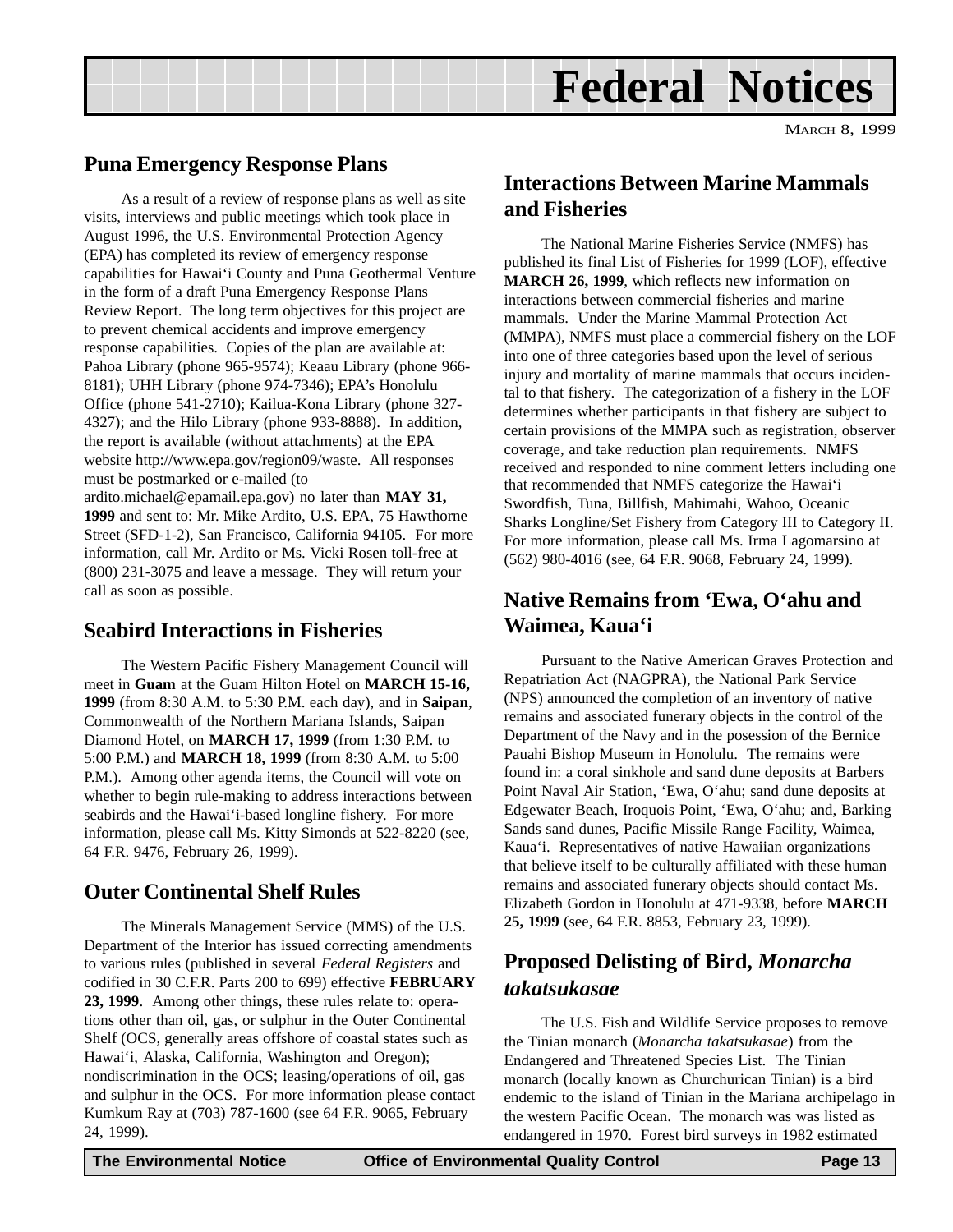## **Federal Notices**

MARCH 8, 1999

the population at 40,000 monarchs. In 1987, the species was downlisted to threatened status. Studies and surveys in 1994, 1995, and 1996 estimated the population at about 52,000 to about 56,000 monarchs, a significant increase from 1982 levels. Public Hearing Requests must be received by **APRIL 8, 1999**. Comments must be received by **APRIL 23, 1999**. For more information, contact Mr. Michael Lusk in Honolulu at 541-3441 (see 64 F.R. 8533, February 22, 1999).

#### **Precious Corals Plan Team Meeting**

The Western Pacific Fishery Management Council will hold a meeting of its Precious Corals Plan Team on **MARCH 9, 1999**, at the National Marine Fisheries Service Laboratory, 2570 Dole Street, Room 112, Honolulu (telephone 983-5300). For more information, please call Ms. Kitty Simonds at 522- 8220 (see 64 F.R. 8067, February 18, 1999).

## **Letters of Notice**

OEQC prints "Letters of Notice" to encourage public participation in our EIS system. Your views are welcome. We may edit letters due to limited space. The opinions presented do not necessarily reflect those of OEQC.

#### **Honolulu Harbor Maintenance Dredging, Piers 15-20**

#### *The State Department of Transportation Comments on Article in the January 23, 1999, TEN.*

"We have the following comments regarding the article on the subject project which appeared on your bulletin dated January 23, 1999.

On the first page of the bulletin, the headline reads "DOT Exempts Harbor Dredging." The article stated that the DOT withdrew and exempted the environmental assessment for the subject project. As written, the article leads the reader to incorrectly believe that the DOT has the power to exempt ourselves from having to do an environmental assessment. In fact, we are only exercising the exemption granted to us by the OEQC exemption list.

The article also says that site U3 did not pass the ocean disposal criteria for the amphipod solid phase bioassay test. Again, while this is a true statement, we questions its relevancy since site U3 is not within our project site; our project does not include dredging that area. The subject project is designated as site U7, which is suitable for ocean disposal as determined by the EPA (see attached).

We therefore request that your readers be made aware of the facts. ... ."

*Attached were two figures (see below) and a December 4, 1998, letter of Alan Y. Ota, Regional Ocean Dumping Coordinator, Wetland and Sediment Management Office (WTR-8), U.S. Environmental Protection Agency Region IX, to Alan R. Everson, U. S. Army Corps of Engineers, Honolulu District, articulating EPA's understanding that: the U7 sampling locations (see Figure 1) are intended to character-*

*ize the sediments corresponding to the proposed Piers 15-20 project area; and EPA's determination that the sediments from this proposed project are suitable for ocean disposal based on the chemical and biological testing results.*

#### *OEQC Director's Response*

**DOT Concern # 1.** "*As written, the article leads the reader to incorrectly believe that the DOT has the power to exempt ourselves from having to do an environmental assessment*."

"We respectfully disagree with the above for the following reasons.

Section 343-6(a)(7), Hawai'i Revised authorizes the environmental council to adopt, amend or repeal rules which "[e]stablish procedures whereby specific types of actions, because they will probably have minimal or no significant

effects on the environment, are declared exempt from the preparation of an assessment" [underscoring supplied]. In 1996, the environmental council adopted rules which did just that.

Section 11-200-8(a), Hawai'i Administrative Rules states that "... a list of classes of actions shall be drawn up which, because they will probably have minimal or no significant effect on the environment, may be declared exempt by the proposing agency or approving agency from the preparation of an environmental assessment provided that agencies declaring an action exempt under this section shall obtain the advice of other outside agencies or individuals having jurisdiction or expertise as to the propriety of the exemption [underscoring supplied].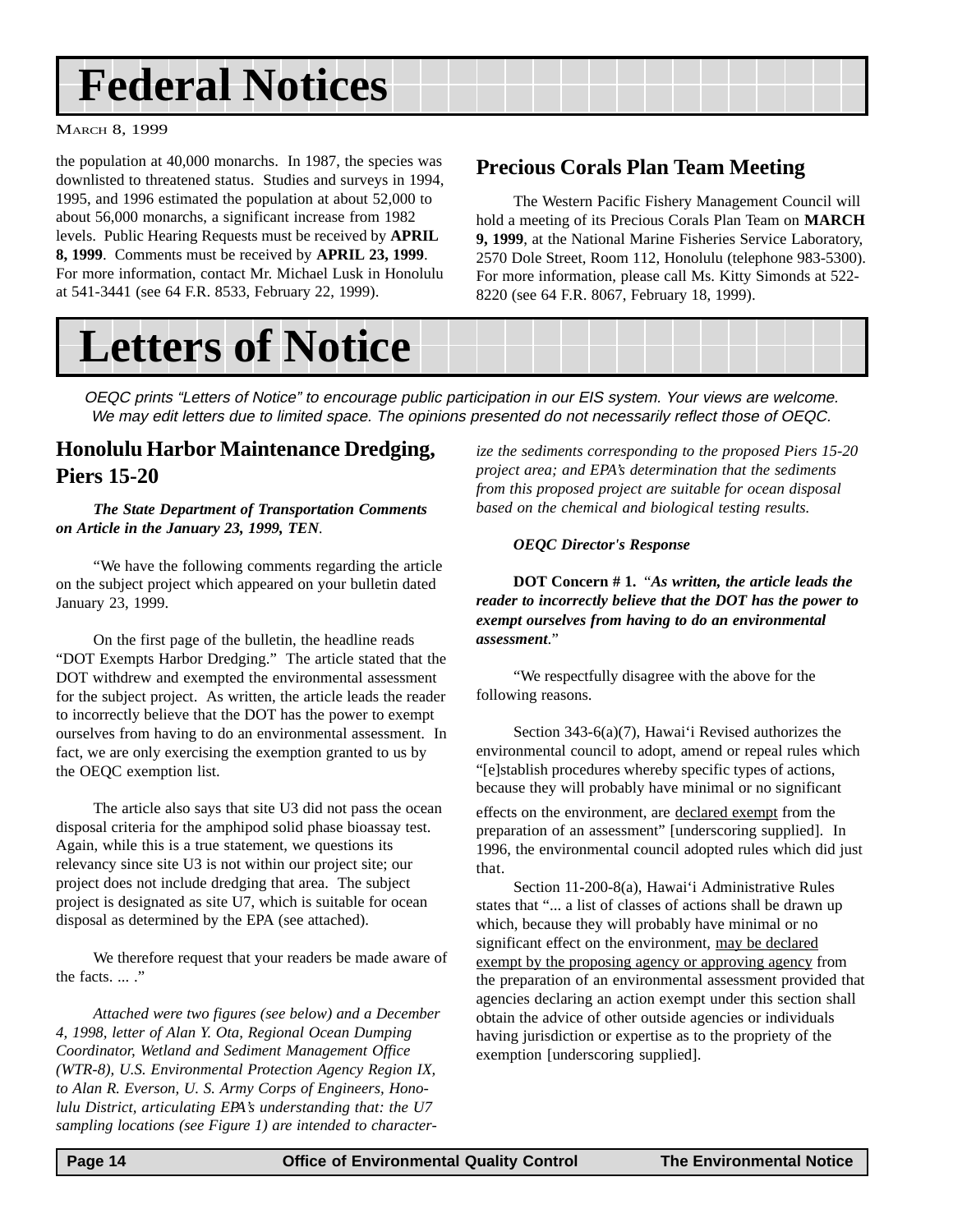## **Letters of Notice**

MARCH 8, 1999

Section 343-7(a), Hawai'i Revised Statutes articulates the time frame within which lawsuits must be filed for the lack of an environmental assessment (i.e., an exemption determination or failure to simply prepare an environmental assessment). It is noteworthy to point out that this section uses "the agency's decision to carry out or approve the action" as the starting point for the 120 day period for filing a lawsuit.

In light of the above, the current statutory and administrative framework makes it quite clear that it is the agency (who proposes an action or who has discretionary approval over an applicant action) that declares an action exempt under the classes set forth in section 11-200-8(a), Hawai'i Administrative Rules.

#### **DOT Concern # 2. "***In fact, we are only exercising the exemption granted to us by the OEQC exemption list***."**

We have examined the comprehensive exemption list for the State of Hawai'i Department of Transportation, dated December 16, 1992, and can find no reference on that list to maintenance dredging in a harbor.

We believe that dredging and the subsequent treatment/ disposal of spoils has the potential to significantly impact the environment since submerged lands in an embayment or harbor often become the repositories of nonpoint source pollution from hydrologically upgradient areas. Our records indicate that one agency in State government, namely the Division of Boating and Ocean Recreation of DLNR, has specifically listed maintenance dredging in its list.<sup>1</sup> The Environmental Council deliberated on its inclusion on the list and after discussions with DLNR agreed to the following language containing a noteworthy limit of 100 cubic yards.

"*Maintenance dredging of small quantities of material of 100 cubic yards or less from launching ramps, navigation channels and berthing areas at small boat harbors, not to exceed their originally designed depths, with disposal of dredged material at approved landfill sites or the placement of sand on adjacent areas in accordance with Chapter 205A-44, Hawaii Revised Statutes.*"

As you can see, DOT's dredging project at 24,000 cubic yards far exceeds the 100 cubic yard reference in an exemption list.

**DOT Concern # 3. "***The article also says that site U3 did not pass the ocean disposal criteria for the amphipod solid phase bioassay test. Again, while this is a true statement, we question its relevancy since site U3 is not within our project site; our project does not include dredging that area. The subject project is designated as site U7, which is suitable for ocean disposal as determined by the EPA ... .***"**

The article in the January 23, 1999, *Environmental Notice* was based on the information we had on file, albeit incomplete, especially with respect to locations of the sampling sites.

Our December 30, 1998, memorandum to you detailed deficiencies and the need for more information in the final environmental assessment (previously submitted to our Office by way of a December 23, 1998, memorandum (HAR-EM 4965.99) from Harbors Administrator Thomas Fujikawa).

The DOT Harbors memorandum stated on page 2, item 7: "*Summary results of the bioassays & bioaccumulation testing and final analysis of EPA's review of tests area enclosed. Subject project area is designated as site U7.*" The attachments consisted of the following:

\* December 4, 1998, letter of Allan Y. Ota, Regional Ocean Dumping Coordinator, U.S. Environmental Protection Agency, Region 9, to Allan R. Everson, U.S. Army Corps of Engineers commenting on Maintenance Dredging at Piers 15-20, Honolulu Harbor;

\* Pages ES-1, ES-2, and ES-3 of an executive summary (text only - no maps or tables of data) of a June 1998 "*Honolulu Harbor Final Report*" by Kimura International and MEC Analytical Systems Inc.

My environmental health specialist (EHS), having a background in chemistry and toxic waste management, informed me of the need for more information especially with respect to the location of sites showing significant bioaccumulation of toxic contaminants. My EHS spoke to your engineering staff regarding the environmental review process for this project and the need for more information to complete the process. During these discussions, your staff then inquired about withdrawal/exemption of the project. While my staff provided information on the environmental review process, he advised against such an action and correctly informed your staff that DOT is ultimately responsible for its own determinations.

Shortly thereafter, we received a January 11, 1999, memorandum (HAR-EM 4998.99) from Harbors Administrator Thomas Fujikawa informing us that DOT exempt classes 1 and 4 under Section 11-200-8(a), Hawai'i Administrative Rules apply to Job H.C. 1942. Because the environmental review process was aborted by this memorandum, we were required by section 11-200-11.1(d), Hawai'i Administrative Rules to publish notice of your agency's withdrawal/exemption.

As you can see from the above, our actions with respect to this project stem from a strict application of the existing statutory and administrative framework, all of which we had hoped to avoid by simply completing the environmental assessment process.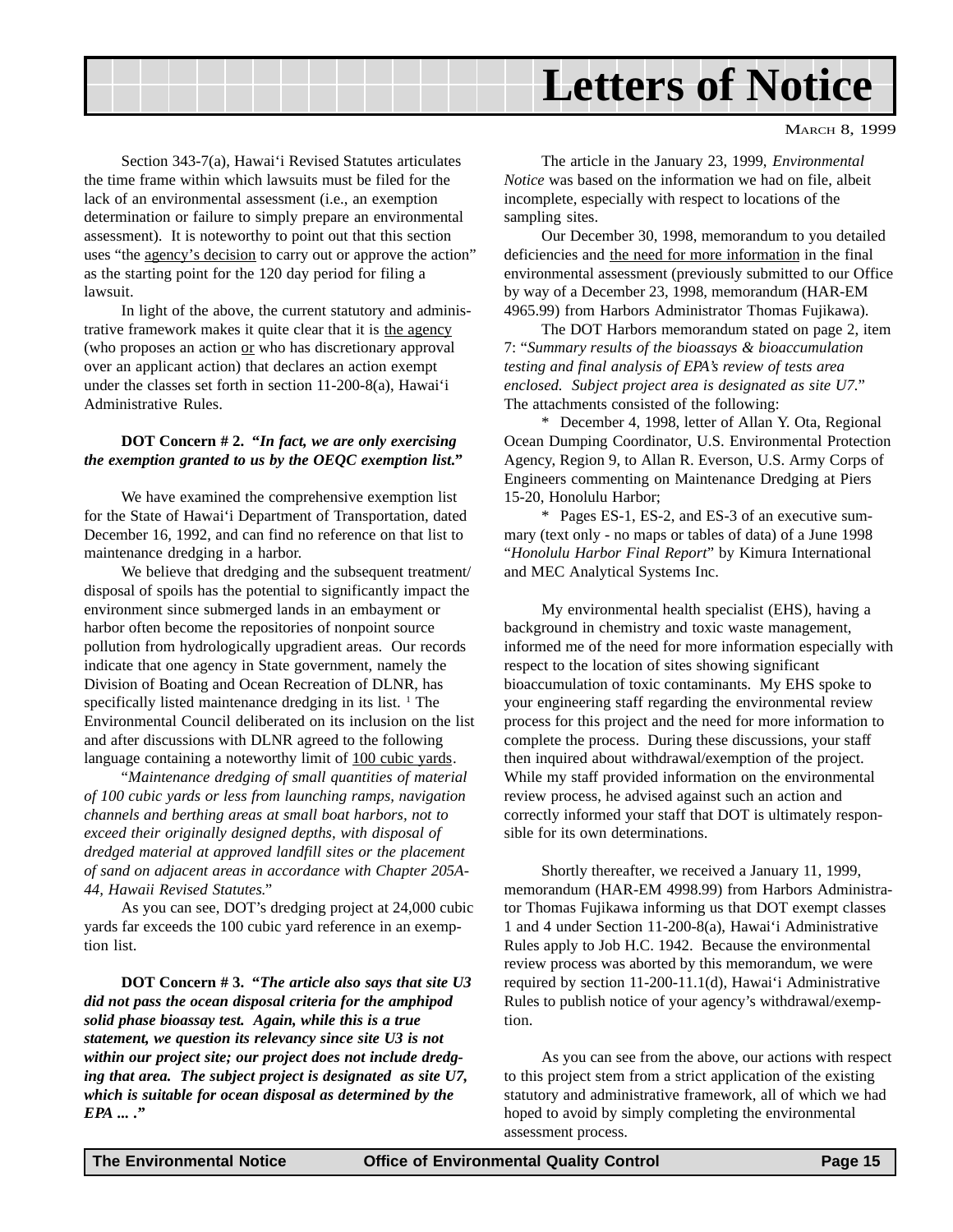## **Letters of Notice**

MARCH 8, 1999

In summary:

\* DOT is legally responsible to make an exemption determination on the Honolulu Harbor Dredging Project.

\* DOT made the exemption declaration for this project against the advice of OEQC.

\* There is no DOT approved exemption list that references harbor dredging. The only reference is for a different agency for projects far smaller than DOT's.

\* In accordance with EIS law/rules, OEQC published notice DOT's withdrawal of an EA and exemption declaration.

We will gladly publish your memorandum of February 16, 1999, in the next available edition of the *Environmental Notice*.

<sup>1</sup> Memorandum of Kenneth K. Fukunaga, Chairperson, Environmental Council, to Michael Wilson, Chairperson, Department of Land and Natural Resources, March 24, 1995, with comprehensive exemption list for the Division of Boating and Ocean Recreation, Department of Land and Natural Resources, State of Hawaii, as concurred in by the Environmental Council, State of Hawaii.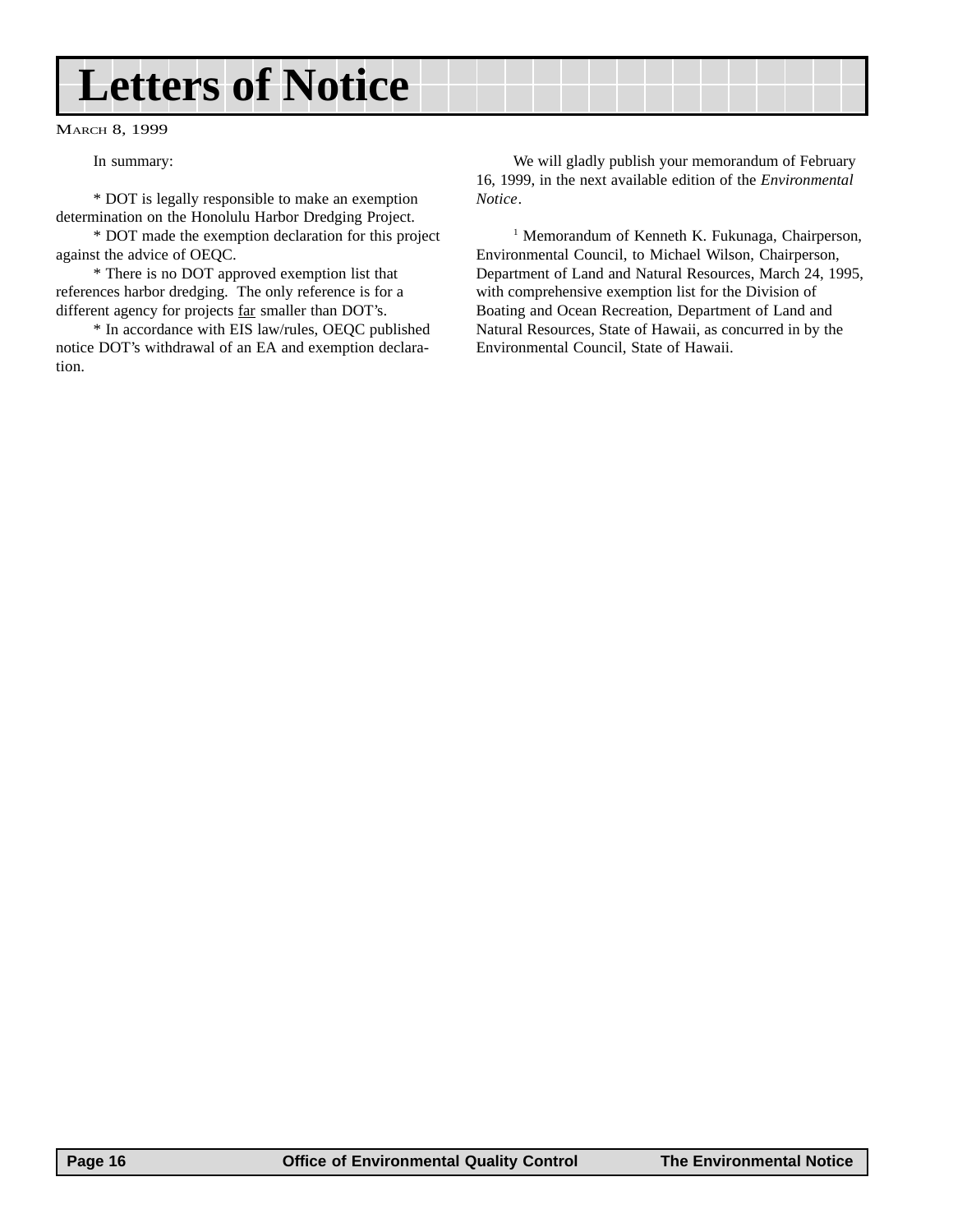| YES  I WANT TO REMAIN ON YOUR MAILING LIST                                                                                                                                                                                                       |  |  |  |  |
|--------------------------------------------------------------------------------------------------------------------------------------------------------------------------------------------------------------------------------------------------|--|--|--|--|
| To continue receiving <i>The Environmental Notice</i> by mail, complete and send this form by April<br>1st, 1999, or you will be dropped from the mailing list.                                                                                  |  |  |  |  |
| Remove this page, mark your choice below, supply any additional information required, turn<br>the page over, fold on the dotted lines, tape (do not staple), stamp and mail. You may<br>also fax this form to 586-4186.                          |  |  |  |  |
| We need to see your mailing label! Make sure it is included in your response.                                                                                                                                                                    |  |  |  |  |
| Please keep me on The Environmental Notice subscribers list.                                                                                                                                                                                     |  |  |  |  |
| Please remove my name from the mailing list.                                                                                                                                                                                                     |  |  |  |  |
| a. _____ I would like to subscribe to the fax plan. My fax number is<br>You will receive the front page and the table of contents by fax. If you wish to<br>receive the full issue, you may request it by phone.                                 |  |  |  |  |
| b. _____ I will continue to read the Notice on your webpage. You may add me to your<br>email notification list. My email address is: _<br>This email notification tells you when each issue of the Notice has been posted<br>on OEQC's homepage. |  |  |  |  |
| Indicate any corrections to your mailing address next to the label.                                                                                                                                                                              |  |  |  |  |

**THE ENVIRONMENTAL NOTICE PRESORTED OFFICE OF ENVIRONMENTAL QUALITY CONTROL FIRST CLASS MAIL LEIOPAPA A KAMEHAMEHA BUILDING U.S. POSTAGE PAID 235 S. BERETANIA STREET, SUITE 702 HONOLULU, HI HONOLULU, HAWAII 96813 PERMIT NO. 1502**

#### **SEE IMPORTANT QUESTIONNAIRE ABOVE**

**http://www.hawaii.gov/health/oeqc/eioeqc00.htm**

*<oeqc@pixi.com>*